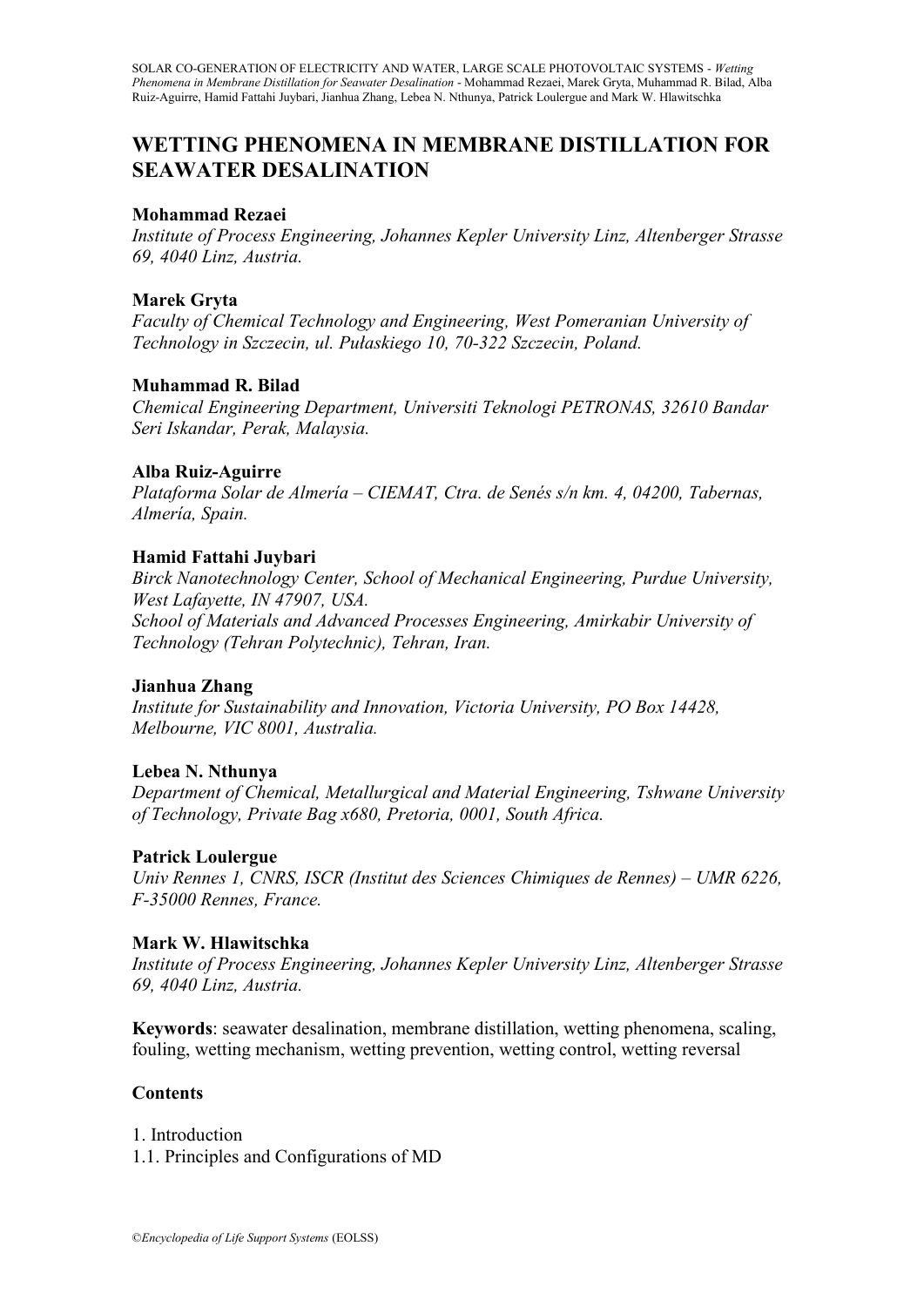1.2. Challenges in Membrane Distillation for Seawater Desalination

- 2. Wetting Phenomena in Membrane Distillation
- 2.1. Mechanism of Wetting
- 2.2. Wetting Characteristics
- 2.3. Methods of Wetting Detection
- 2.4. Effects of Operational Parameters on Wetting
- 2.5. Models of Wetting
- 3. Wetting Prevention and Control
- 3.1. Membrane Design Approach
- 3.2. In-Process Approach
- 3.3. Pilot and Industrial-Scale Considerations
- 3.4. Reversing Membrane Wetting
- 4. Conclusions and Perspectives

Glossary

Nomenclature

Bibliography

Biographical Sketches

### **Summary**

Seawater desalination is a feasible option for diversifying a water-supply portfolio. Membrane-based technologies have been made particularly attractive by cost-effective and efficient subsurface feedwater supply processes and water treatment technologies developed to satisfy the globally increasing demand for water. Membrane distillation (MD) has emerged as a sustainable desalination technology when it utilizes low-grade waste heat, but membrane wetting is one of the main obstacles to its widespread industrial application. This chapter presents a broad review of wetting in the MD desalination process. Wetting characteristics and mechanisms, and detection methods are explained. Further, complex physical and chemical interactions between feed and membrane material during operation are highlighted. The dynamics of wetting and the effects of operational parameters are described in detail. The chapter concludes with two practical strategies for wetting control — membrane design and in-process approaches that are contrasted and an outlook on future developments.

### **1. Introduction**

Desalination technology operates in three ways that involve pressure, electricity, or heat. Pressure desalination, or reverse osmosis (RO), is an important, energy-efficient desalination technology where pressurized seawater flows through a semi-permeable membrane to separate dissolved ions from seawater. In electrical desalination, an electric current de=ionizes the seawater. Finally, the oldest desalination technology is thermal desalination, where the water is purified by the phase change from liquid to vapor (Gilron, 2016). This requires more energy than pressure-based desalination and is, therefore, more costly.

Membrane distillation (MD) has emerged as a promising thermal desalination technology that uses a membrane contactor (Sirkar et al., 2017). The membrane separation process is thermally induced and has been known for more than six decades.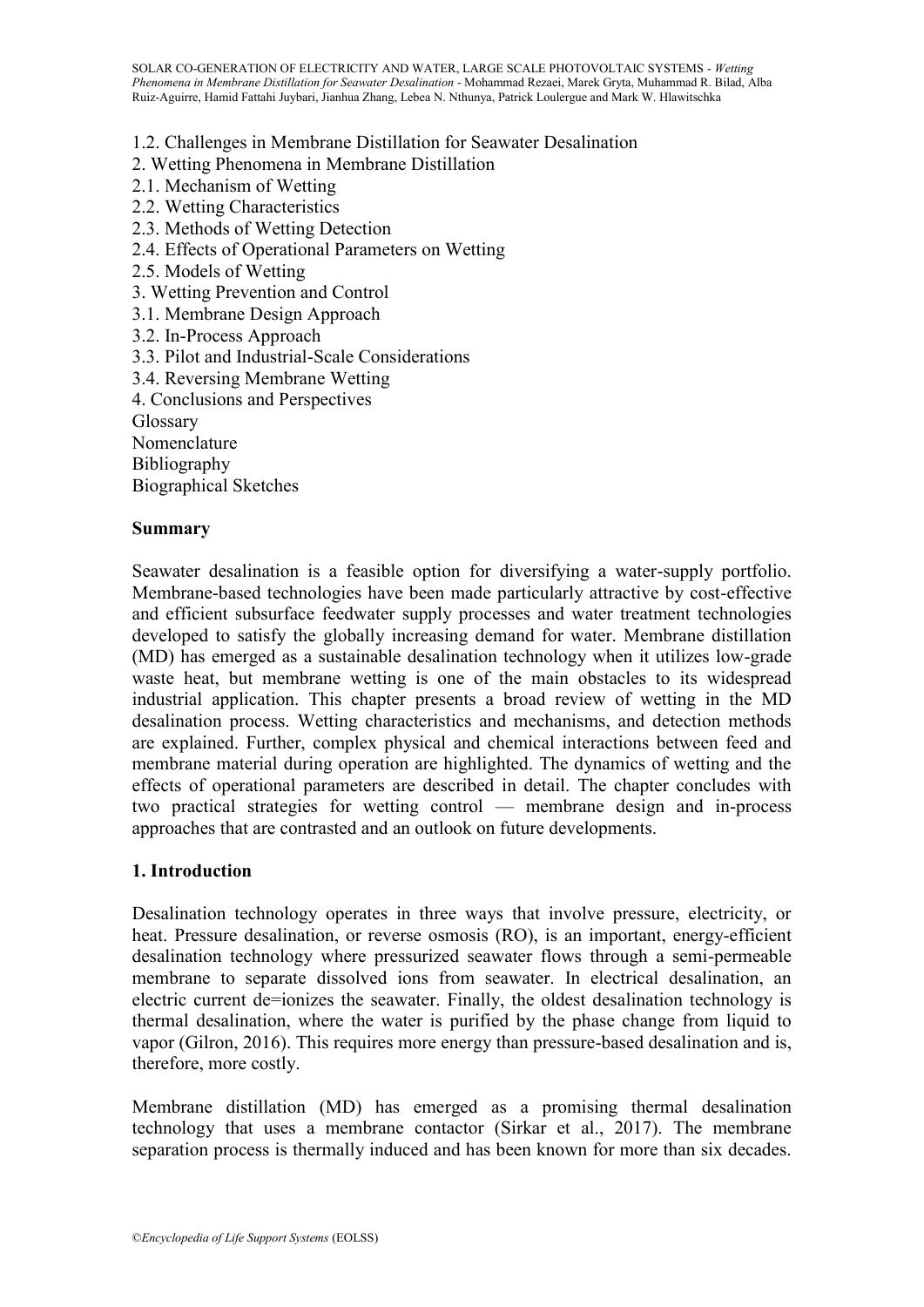MD can be used as a brine-concentration technology when RO is not applicable due to an excessive osmotic pressure difference between the two sides of the membrane (Sanmartino et al., 2016). Some properties of MD make it a competitive technology in specific applications, including treatment of brine (TDS >70,000 ppm), removal of volatile organic compounds, water purification in the pharmaceutical, chemical, and textile industries, and food and beverages concentration (Alkhudhiri and Hilal, 2018).

Although MD is an attractive technology for desalination, it has some drawbacks. Central goals of research into MD desalination are increasing energy efficiency and reducing fouling and membrane wetting. Particularly in MD commercialization and research – but also in other MD application areas – membrane wetting is a crucial topic because it is related to the technology's long-term stability (Thomas et al., 2017).

Membrane wetting occurs when the feed solution penetrates the pores of hydrophobic membrane and affects permeate quality, flux, and process efficiency. Addressing this problem requires an accurate definition of membrane wetting and studies that characterize it and identify its causes (Rezaei et al., 2018).



Figure 1. Principle of membrane distillation

MD water desalination is considered a low-temperature operation, alternative to conventional separation technologies such as distillation for high-purity water production. It is a thermally driven process in which water-vapor pressure induced by the temperature difference across the porous hydrophobic membrane acts as the water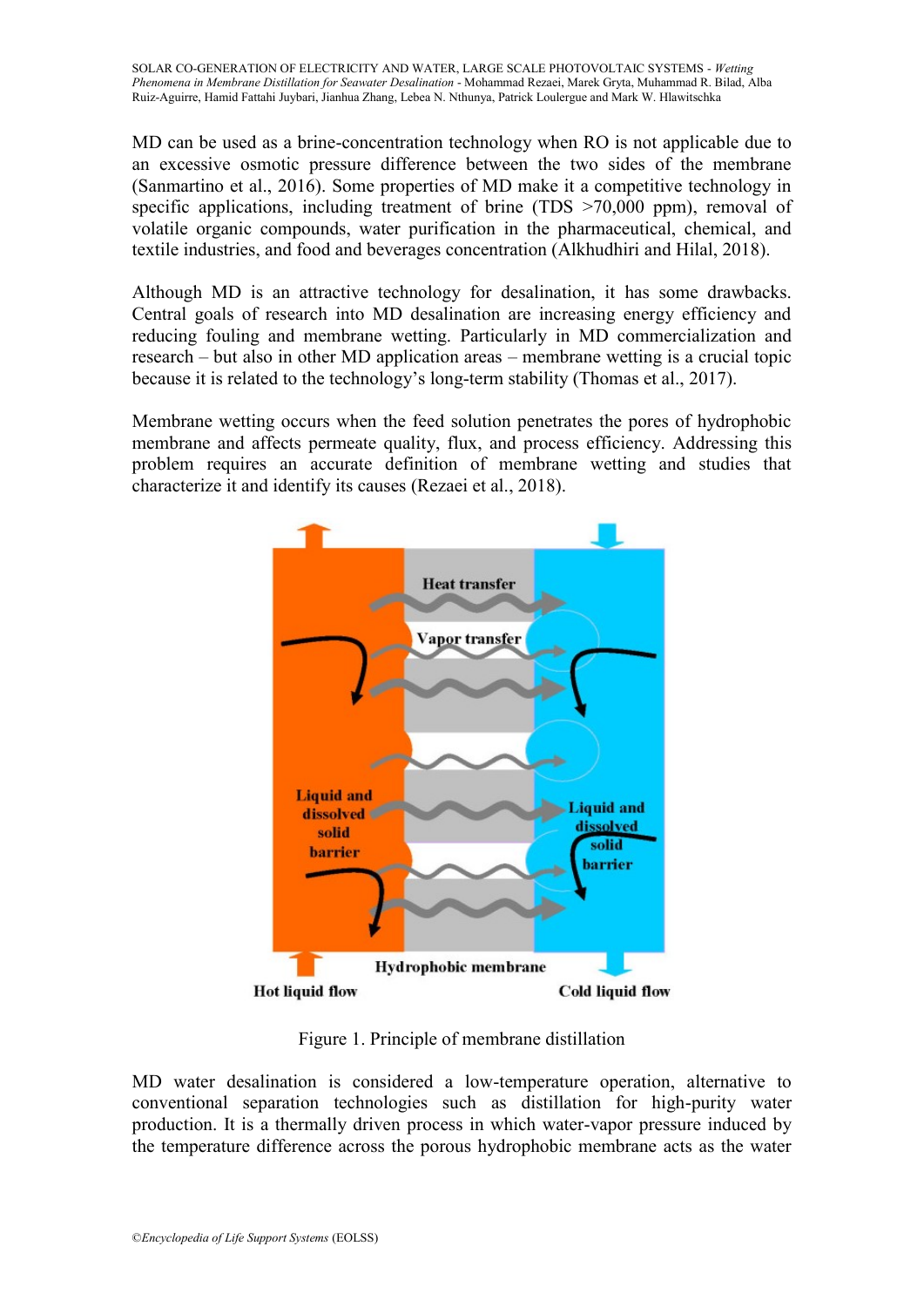vapor transport force (Figure 1). The membranes in MD should allow passage of vapors only and retain non-volatile substances. Theoretically, the permeate quality is close to 100% free from salts (Mohamed Khayet, 2011). MD membranes are produced from hydrophobic polymers, such as polytetrafluoroethylene (PTFE), polyvinylidene fluoride (PVDF), and polypropylene (PP), by facile phase separation, stretching and electrospinning of flat sheets, and extrusion of hollow fiber membranes to ensure their optimal performance. Interestingly, heat energy, such as solar energy, geothermal energy, and low-grade waste-heat energy, can be used in the MD process (Bourouni and Chaibi, 2005).

# **1.1. Principles and Configurations of MD**

In MD, mass is transferred through a porous hydrophobic membrane. (Curcio and Drioli, 2005). To achieve a vapor-pressure gradient, several module configurations, such as direct-contact membrane distillation (DCMD), air-gap membrane distillation (AGMD), sweeping-gas membrane distillation (SGMD), and vacuum membrane distillation (VMD), are used (Figure 2). Various MD configurations have been evaluated extensively for desalination of seawater (Alkhudhiri et al., 2012; A. K. An et al., 2017; Bonyadi and Chung, 2007; Ying Chen et al., 2017; Dong et al., 2015; Munirasu et al., 2017). On the lab scale, these configurations have shown high salt rejection (99%) and water fluxes  $(10 - 48 \text{ L} \cdot \text{m} - 2 \cdot \text{h} - 1)$  (Alkhudhiri et al., 2012; A. K. An et al., 2017; Bonyadi and Chung, 2007; Ying Chen et al., 2017; Dong et al., 2015; Munirasu et al., 2017; Nthunya, Gutierrez, Verliefde, et al., 2019; Nthunya, Gutierrez, Lapeire, et al., 2019). They have also been investigated to purify water sources contaminated with heavy metals and pharmaceutical and textile wastewaters (Criscuoli et al., 2008; ZW Ding et al., 2011; Zolotarev et al., 1994), and high separation efficiencies have been achieved.

In DCMD, the hot solution (feed) and cold water directly contact the membrane surfaces. Water vapor is transferred from the hot feed side to the cold permeate side, where it condenses. The vapor gradient across the membrane transfers the water vapor due to the vapor pressure difference (Tomaszewska, 2000). Unlike otherwise stated, DCMD is hereafter considered the default MD configuration. Although this configuration is known to be susceptible to heat loss, Lee et al. (2011) achieved a thermal efficiency of 0.73-0.87 by using a countercurrent cascade, thus significantly improving MD. In AGMD configuration, only the hot feed is in direct contact with one membrane surface. The total length of vapor diffusion is the sum of membrane thickness and air gap distance. Stagnant air is introduced between the membrane's hot surface and the condensation side. Water vapor passes through the air gap to the membrane's condensation compartment (Alsaadi et al., 2013). This configuration has been applied in several contexts, for instance, to remove toxic metals from water by using an alumina-modified electro-spun PVDF nanofiber membrane with a contact angle close to 150° (Bajáková et al., 2011; Zolotarev et al., 1994).

In SGMD configuration, an inert gas is used to sweep the vapor from the membrane's permeate compartment to the condensation compartment outside the membrane area. A mobile gas barrier prevents heat loss and facilitates mass transfer (M. Khayet et al., 2003). Onsekizoglu (2012) has summarized the principles and limitations of and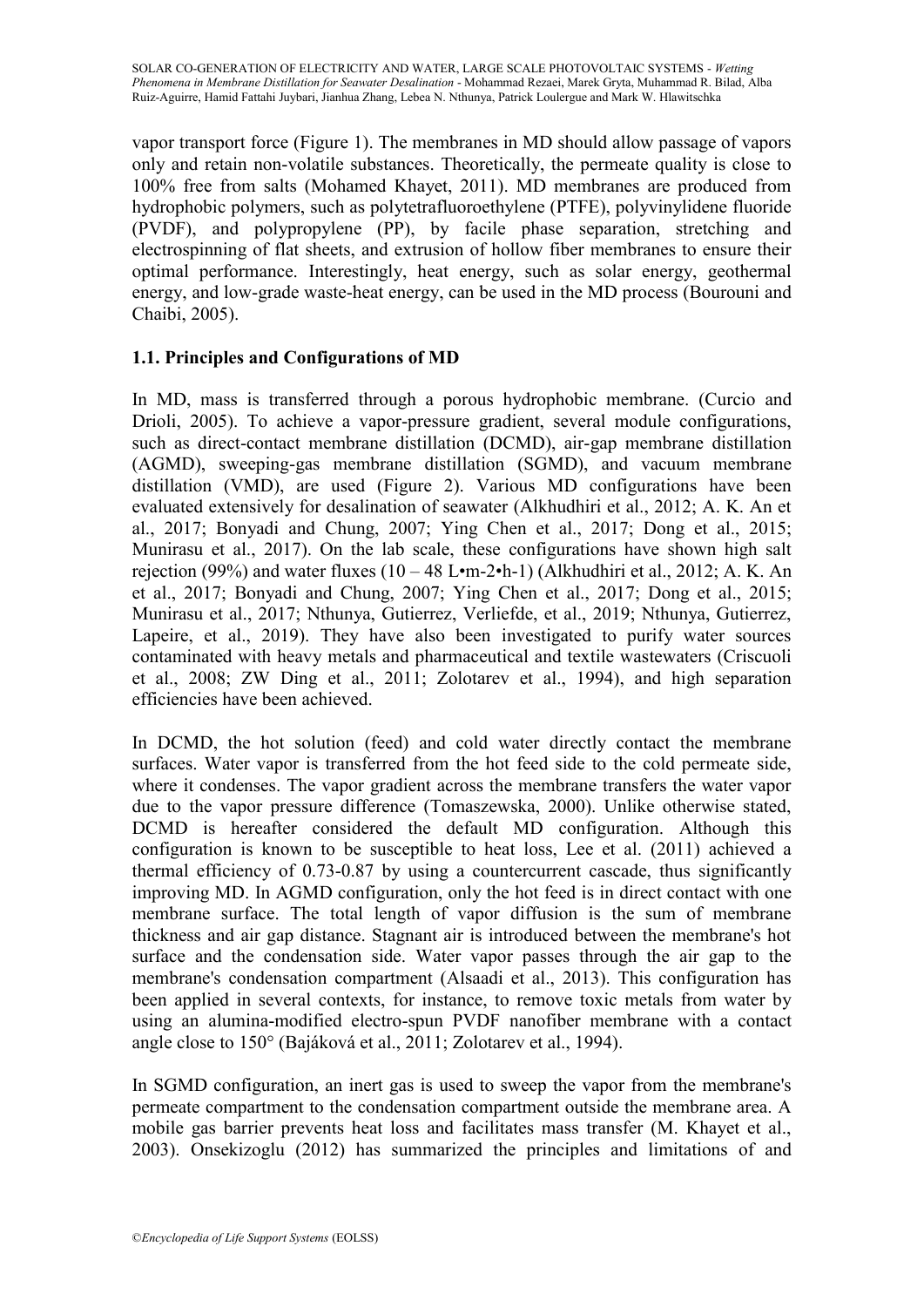advances in SGMD membrane configurations, including process fundamentals, membrane characteristics, membrane materials, membrane modules, process parameters, flux enhancement, and transport mechanisms, and polarization phenomena.

In VMD configuration, a vacuum is created on the permeate side of the membrane. The water vapor is driven out of the membrane and condensed. In this configuration, heat loss is significantly minimized (Boukhriss et al., 2014). VMD has also been used in solar-energy-driven systems to recover water from polluted solutions (Khaled et al., 2017; J. Mericq et al., 2011).

Notably, in all configurations, the heated (feed or retentate) solution is in direct contact with the hydrophobic membrane. The hydrophobicity of the membrane allows water transfer in the vapor phase, while only the liquid phase of the water and non-volatile compounds is retained. For this reason, the volatile compounds are converted to the vapor state; then they diffuse through the membrane pores and are ultimately condensed and collected on the permeate/distillate side. The first MD patent was granted to Bodell in 1963, and the results achieved were first published in 1967.



Figure 2. Schematic representation of the four different configurations commonly used in MD.

## **1.2. Challenges in Membrane Distillation for Seawater Desalination**

Although MD is envisaged as a technology with great potential for seawater desalination, its performance is severely affected by two key factors: (i) wettability as a result of condensation of water vapor inside the pores of the membranes and (ii) fouling due to the accumulation of biofilm and organic, inorganic, and colloidal substances on the surface or in the internal pore structure of the membranes (Camacho et al., 2013). As previously stated, hydrophobic MD membranes should be used to prevent membrane wetting, but these are susceptible to fouling. Composite polymeric membranes with a hydrophilic support layer exhibit increased wettability, which affects water vapor diffusion through the membrane and compromises rejection efficiency (Manjula and Subramanian, 2006). As a result, numerous membrane modification studies have been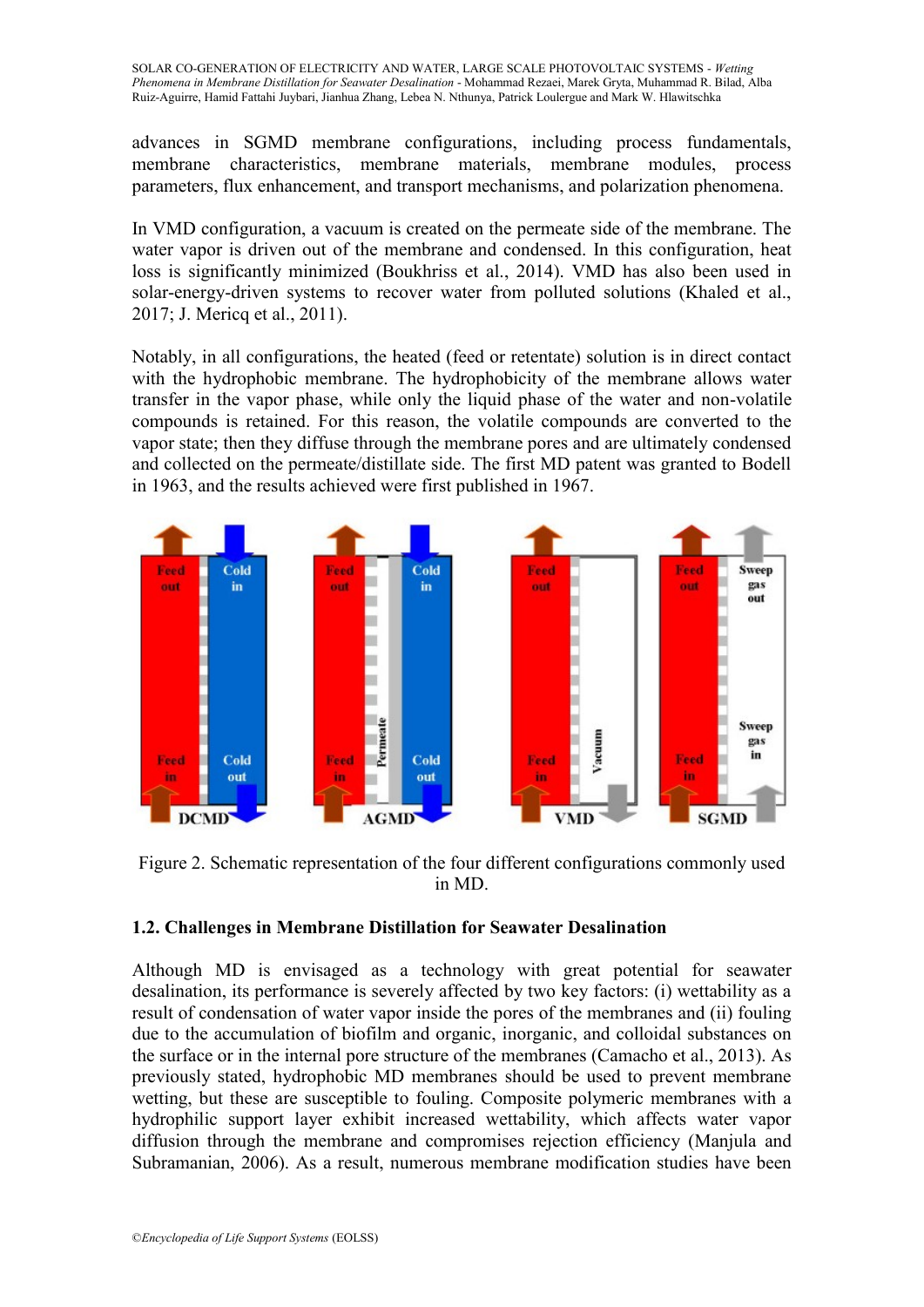conducted to overcome the fouling and wettability challenges associated with MD membranes (Lim et al., 2009; Tijing et al., 2015). Although MD is a promising technology that has been widely tested on the laboratory scale, its industrial implementation has progressed at a slow pace.

# **2. Wetting Phenomena in Membrane Distillation**

Membrane wetting involves complex physical and chemical interactions between feed and membrane material during operation (Alklaibi and Lior, 2005). Ideally, the nonwetting liquid forms an interface at the membrane pores due to the hydrophobicity of the membrane. As a result of capillary action and high surface tension, the liquid feed forms a convex meniscus that impedes penetration of liquid into the membrane pore. Therefore, the liquid feed in contact with the membrane bulges into the pore until the capillary pressure arising from the curved interface's surface tension balances the pressure drop caused by the partial pressures of vapors and air across the membrane. When this pressure balance is disturbed, membrane wetting occurs, and the membrane starts to lose its hydrophobicity and allows water bridging across the membrane thickness (Rezaei et al., 2018).

The fundamental cause of membrane wetting is a change in the conditions that result in the operating pressure exceeding the liquid entry pressure (LEP). The membrane resistance to pressure can be reduced by chemical and mechanical degradation, which typically occurs in long-term operation.

Membrane fouling is the primary cause of a decrease in LEP, which results in wetting. The LEP is defined theoretically as the minimum transmembrane pressure required for the feed solution to penetrate the largest pores. Fouling refers to the deposition of material on the membrane surface and in membrane pores (Camacho et al., 2013; Gryta, 2007; Hausmann et al., 2011; Tijing et al., 2015). Other causes of wetting include the presence of surfactants, which reduce the surface tension of the feed, capillary condensation, and membrane damage (Ge et al., 2014; J. G. Lee et al., 2018). A buildup of foulant may reduce the LEP by enlarging the pore mouth, damaging the membrane (Elena Guillen-Burrieza et al., 2013), and clogging the pores (Kharraz et al., 2015).

# **2.1. Mechanism of Wetting**

Wetting in MD refers to liquid water permeation through membrane pores from the feed side to the permeate side. Membrane wetting decreases permeate quality by enabling the diffusion of salts or convective flow of feed to the permeate side. It is often less obvious in short-term experiments but has become the main issue in long-term MD operations (Marek Gryta, 2005a). Wettability of the MD membrane can be considered locally (from the pore perspective) and spatially (from the area perspective):

We can distinguish at least four stages of membrane wetting, as shown schematically in Figure 3. Initially, a membrane is (i) non-wetted. As time passes, (ii) the surface of a membrane becomes wetted in more and more places, and the feed floods the pores on the membrane surface (surface wetting); (iii) the pores in the wall are then wetted, and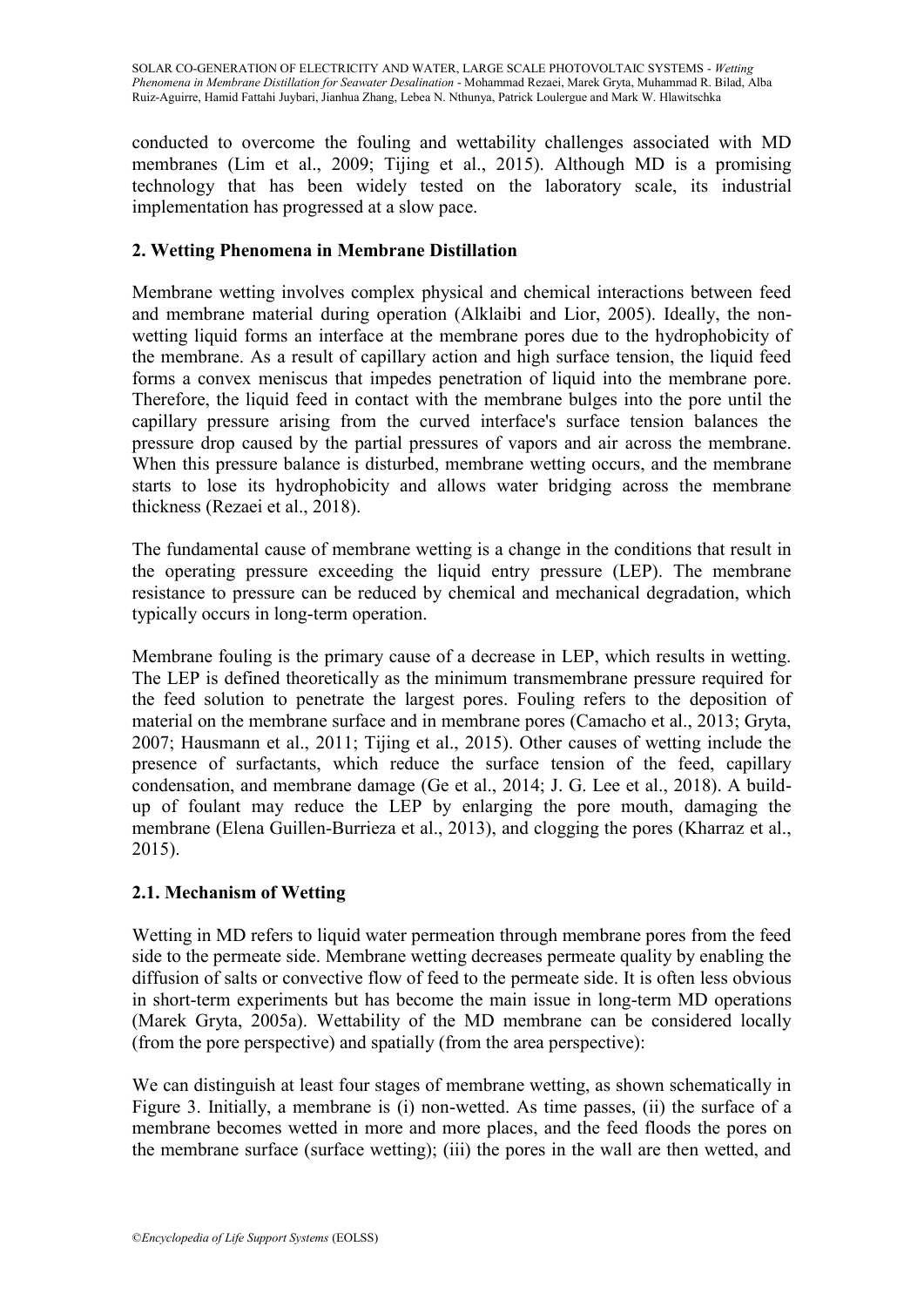some of the wetted pores form channels connecting distillate with feed (partially wetted). Eventually, (iv) most of the pores undergo wetting, and the MD process stops due to full wetting. The stages of membrane wetting as presented in Figure 3 are determined based on the changes occurring in the membrane or by appropriately interpreting the data continuously collected during the MD process, for instance, on permeate flux and distillate electrical conductivity.

Alternatively, the membrane can be viewed as having a heterogeneous degree of wetting: (a) A non-wetted membrane means no pore-wetting and thus maximum vapor transport, the highest flux, and complete salt rejection. A prolonged operation may result in (b) a surface-wetted membrane, where the gap for vapor transport is reduced, but feed water does not reach the permeate side. Surface wetting shifts the liquid/vapor interface inside the membrane pore and leads to a slight decrease in permeate flux due to temperature polarization, which lowers the temperature of the pore's evaporating interface (Gryta, 2016).



Figure 3. The stages of membrane wetting during the MD process. NW: non-wetted; SW: surface-wetted; PW: partially wetted; and W: wetted.  $P_F$  and  $P_D$ : hydraulic pressure on the feed and distillate sides, respectively

Scaling due to super-saturation of the solute formed by solvent evaporation may occur inside the pores in the vicinity of the meniscus (Gryta, 2016). Further, crystal growth inside the pores accelerates scaling because it inhibits diffusive transport of solutes and solvent between wetted pores and the feed bulk, raising solute concentrations locally. When membrane pore size is widely distributed, (c) some of the pores can be thoroughly wet, which allows the feed water to permeate through them, while the vaportransport gap decreases in other pores. In this case, the MD process can be continued if most pores are dry. However, partial wetting can either decrease the permeate flux due to a reduction in active surface area for mass transport (Karakulski and Gryta, 2005) or increase it due to wetting of some pores (i.e., vapor transport is overtaken by liquid transport) but result in low solute rejection (Noel Dow et al., 2017).

Interestingly, all hydrophobic membranes used in MD, such as PP, PTFE, and PVDF, have shown partial wettability in long-term use (Gryta, 2015). Any MD system treating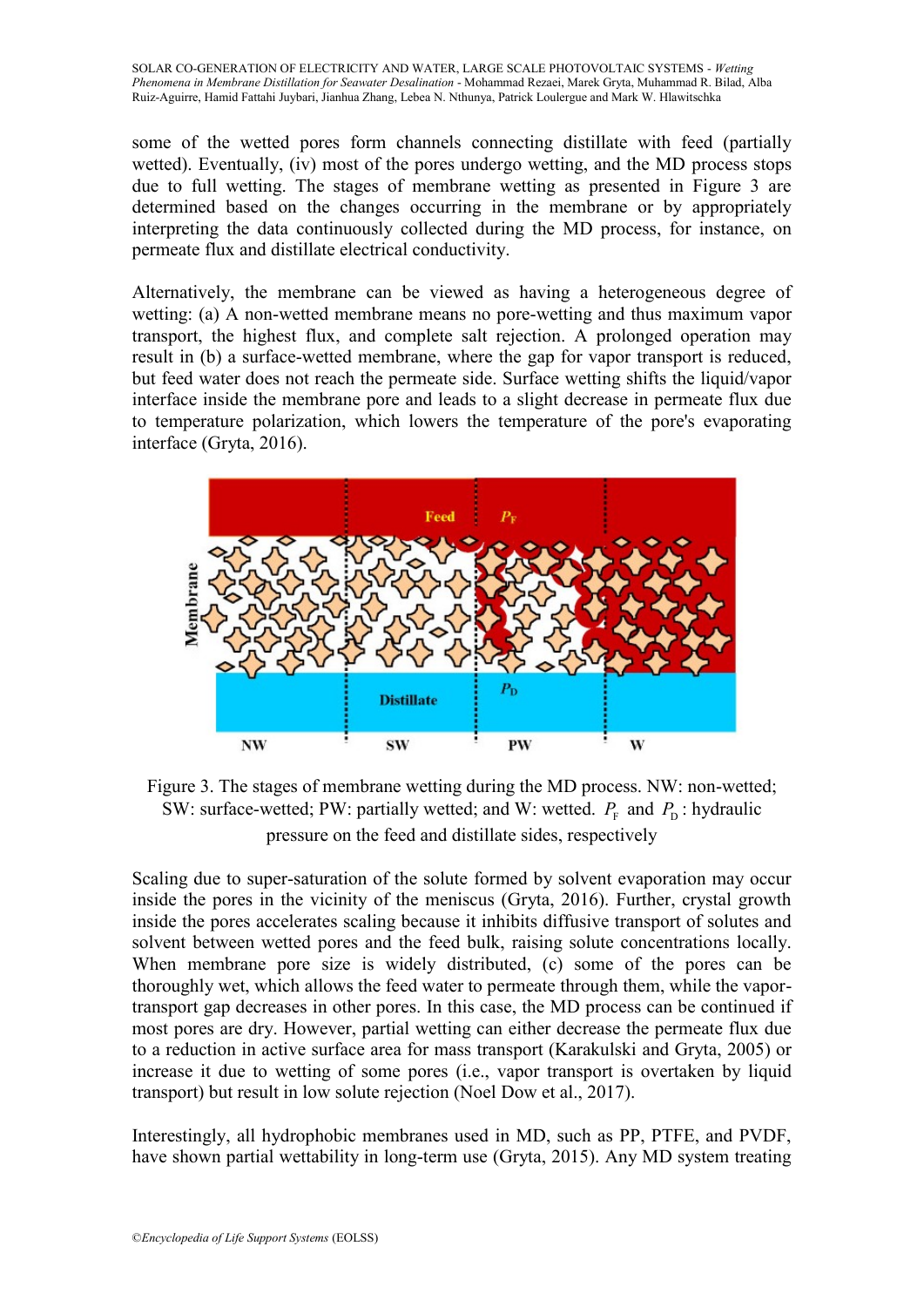feed water without volatile components shows less than 100% rejection when experiencing partial wetting. Lastly, (d) full wetting of all pores in the membrane occurs when all membrane pores allow permeation of feed water, which significantly deteriorates permeate quality due to the penetration of contaminants. The membrane no longer acts as a barrier, which results in a convective flow of liquid water through the membrane pores, rendering the MD process ineffective (Rezaei et al., 2017). Note that, in an equipressure system (i.e., without trans-membrane pressure between the feed and the permeate side), low-rate salt transport via diffusion occurs. Significant loss of rejection is expected from the convective flow of the feed solution to the permeate side driven by pressure. Several mechanisms have been proposed to explain the occurrence of membrane wetting based on feed properties, operational conditions, system design, and membrane materials.

# **2.2. Wetting Characteristics**

The easiest way to detect membrane wetting is by evaluating permeate quality, more specifically, conductivity. Theoretically, wetting-free MD results in complete salt rejection. When the membrane is wet, the solute can diffuse through the liquid along the membrane pore from the feed to the permeate side, which leads to an increase in permeate conductivity. This simple detection method is only valid when the feed does not contain any volatile component (e.g., ammonia or carbon dioxide), as this may also increase permeate conductivity (Warsinger, Servi, et al., 2017). In this case, more sophisticated methods are required to detect membrane wetting. Wetting can also be identified visually by a change in membrane opacity from opaque (dry membrane) to transparent (wet membrane) (Noel Dow et al., 2017; Jacob et al., 2019). Alternatively, wetting can be detected by a change in transmembrane pressure or by membrane autopsy.

As discussed earlier, the LEP is an accurate measure of wetting, and its value can be used as a direct method for predicting the likelihood of membrane wetting. Theoretically, the membrane should have an LEP  $> 0$  to avoid instant wetting, but – in practice – it should be greater than the pressure applied for MD operation. The LEP is affected by the interfacial tension of the feed, the membrane contact angle, the membrane surface structure, and pore size (Rezaei and Samhaber, 2016). The LEP can be measured by two approaches: statically via bubble point (Smolders and Franken, 1989) or dynamically via the MD test. However, the latter has been abandoned because membrane compaction during the test affects measurement (Durham and Nguyen, 1994). A simple method for membrane characterization is measuring the contact angle between feed droplet and membrane surface (Eykens et al., 2017), which gives the relative wettability of a membrane by the liquid tested. If the contact angle of the feed water solution is  $\leq 90^{\circ}$ , instant wetting is expected. However, immediate nonwettability is seen as less relevant in predicting wetting during MD operation. The (static) contact angle between liquid droplet and membrane surface is measured by a goniometer as the angle between flat membrane surface and a line tangent to the drop's curved face at the point of three-phase contact (Onsekizoglu, 2012). The advancing water-contact angle is associated with membrane hydrophobicity, and the receding angle is related to the degree of molecular reorientation necessary to create a new equilibrium with the aqueous solution (Mohamed Khayet and Matsuura, 2004). The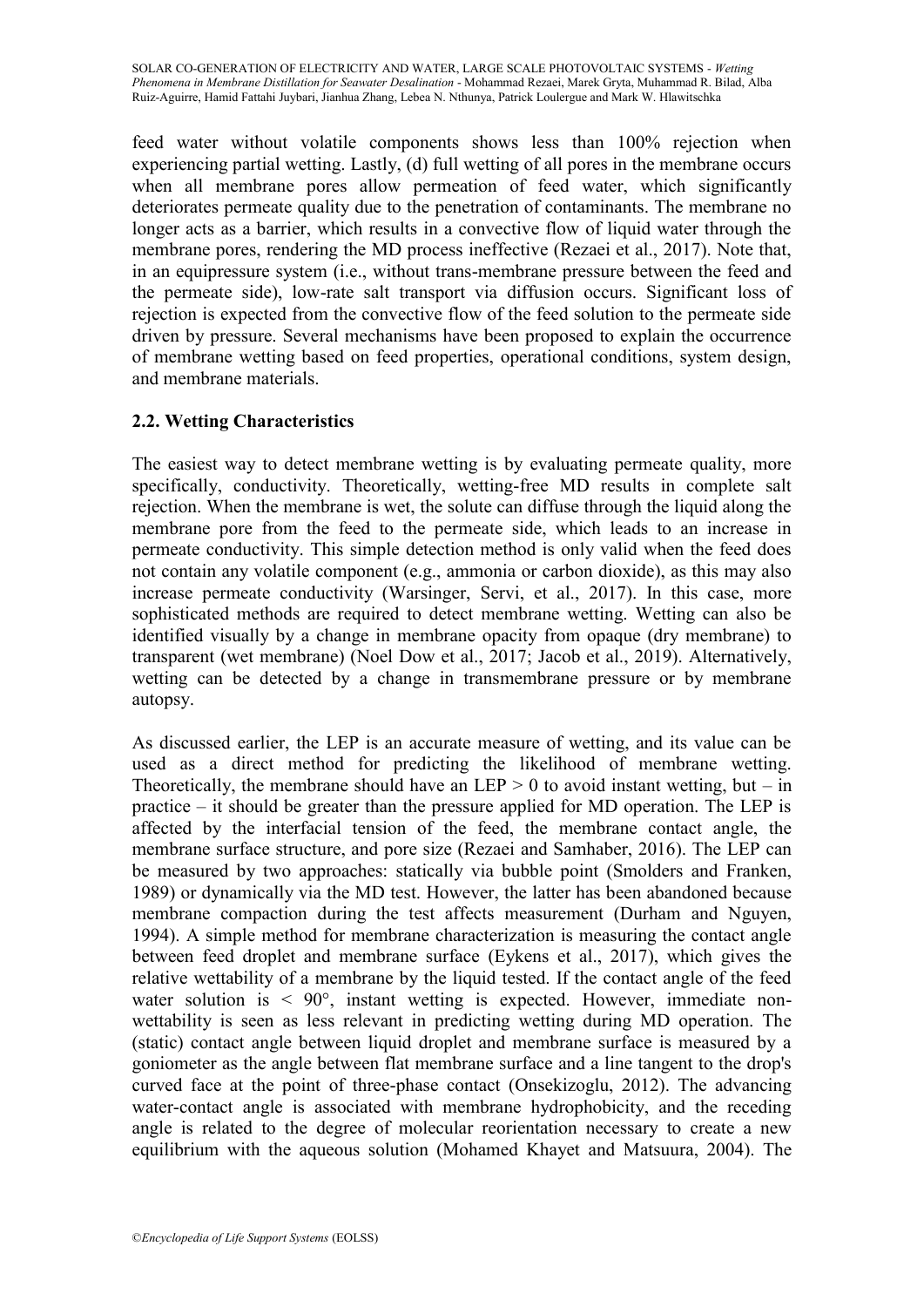contact angle is easy to measure, but it can show hysteresis and is influenced by the membrane's surface structure (roughness) (Adamson and Gast, 1997). Information on membrane properties (bubble point) combined with the contact angle allows the liquid entry pressure to be estimated; thus, no compounding effect of compaction affects the results. This method has been widely used in MD membrane development to evaluate wettability.

Less popular methods for membrane-wetting analysis involve penetrating drop concentration, sticking bubble, and temperature penetration. A comprehensive overview can be found elsewhere (Rezaei et al., 2018).

# **2.3. Methods of Wetting Detection**

Feed solution can be contaminated with compounds that reduce surface tension (e.g., surfactants) and cause water penetration into the membrane pores. In such cases, wetting can be reduced by using a modified membrane. However, it cannot be universally non-wettable; So, the membrane must be modified according to the feed water properties. Two fast and straightforward pre-selection methods are the drop test and the buoyancy test (see Figure 4). In the former, the shape of the feed droplet on the membrane surface is observed. A membrane on which the droplet spreads or infiltrated by the droplet is not suitable for MD of the feed water. In the latter method, a piece of membrane is placed on the feed surface; if it does not sink, it is suitable for MD of the feed water used in the test (Ahmed et al., 2017).



Figure 4. Two approaches to determining a membrane's resistance to wetting: A) waterdrop test and B) buoyancy test. NW: non-wetted; W: wetted

Choosing the best membrane from those that have successfully passed these two tests requires further research, such as contact angle (CA) measurements. Membranes with a CA greater than 90˚ are assumed to be resistant to wetting by the feed water used. However, CA measurements relate only to a membrane's surface properties, while wetting usually depends on the entire wall cross-section properties. Hence, even if its CA value is slightly lower than 90˚, a membrane may prove suitable for the MD of the feed water it was tested with. For example, polypropylene membranes, which exhibit a CA of 86˚ for de-mineralized water, are not wetted by this feed in continuous MD operation over several months (Marek Gryta, 2005b).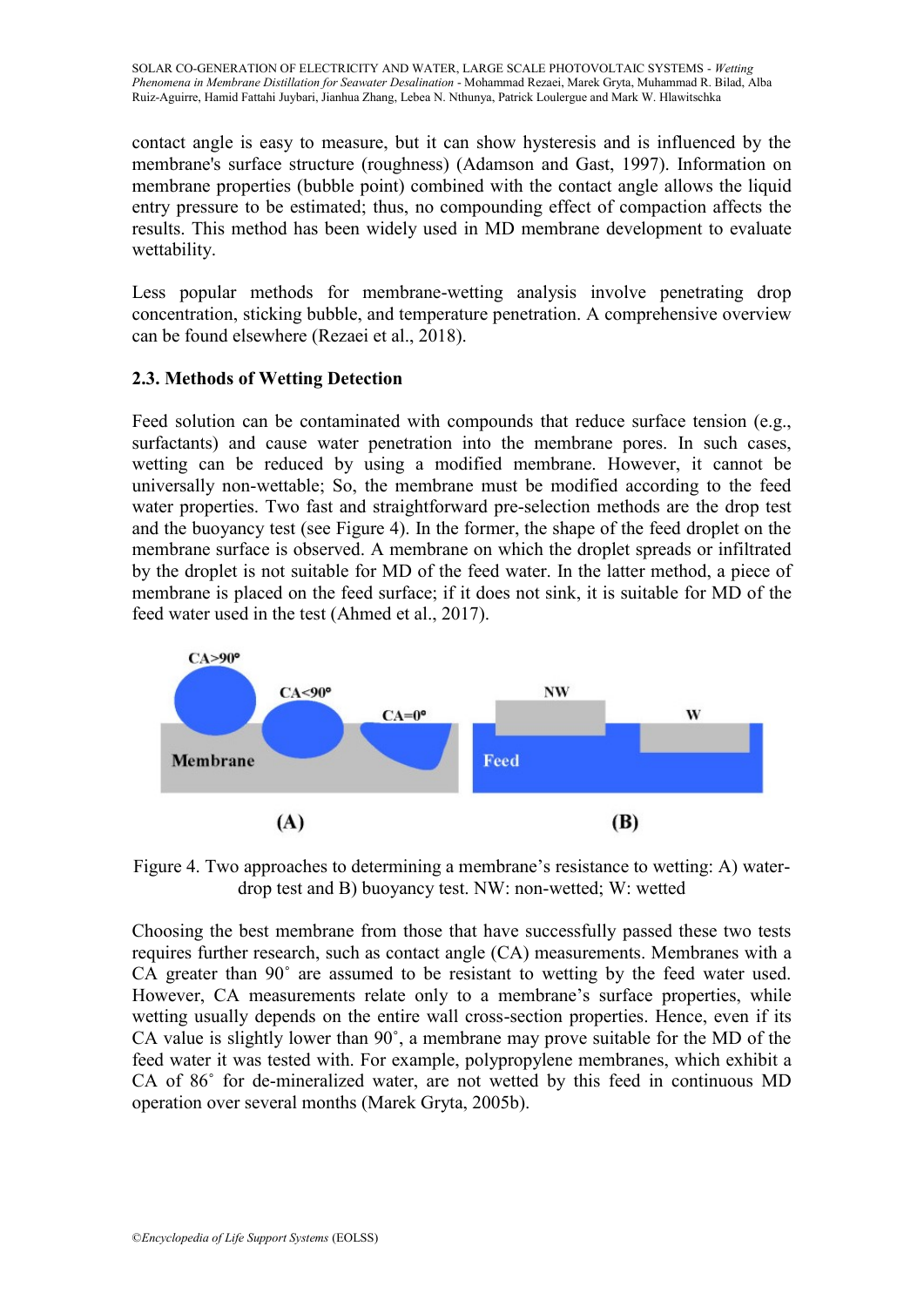The efficiency of the MD process is determined by the vapor pressure at the feed/pores interface, which depends on feed temperature and concentration. Since polarization phenomena reduce this pressure, ensuring suitable hydrodynamic conditions in the module is vital. This requires a corresponding increase in the feed-flow velocity, which, however, also increases the hydraulic pressure. Consequently, the membrane must exhibit the highest possible LEP, which forces the liquid into the pores. Wetting also depends on pore size; a good LEP value above 0.1 MPa is usually obtained for membranes with a pore diameter below 0.2  $\mu$ m.

Although these tests help in selecting a suitable membrane, evaluating the resistance to wetting requires MD tests, preferably under conditions similar to those in an industrial installation. Due to scaling, fouling, and degradation of the membrane matrix, membrane pores start to fill with the feed during the MD process, even if a membrane with favorable CA and LEP has been selected. This can be counteracted by choosing an appropriate matrix material and membrane-surface morphology. Assessment of new membranes' effectiveness is complex because the wetting process may proceed very slowly. The majority of MD membranes resistant to wetting do not show significant changes during the first 100-200 hours of operation of the module, so in many cases, MD process tests must run for over 1000 hours (Gryta, 2005). The wetting detection methods depend on the module operating time and the degree of wetting present.

A typical course of changes in permeate flux and conductivity is shown in Figure 5. Initially (membrane in the non-wetted state), the flux is stable, and the distillate obtained has a low conductivity, usually at the level of 2-3 µS/cm. Conductivity remaining constant while the permeate flux increases slightly is an indication of membrane-surface wetting. In this case, the flux increases because the thickness of the gas layer in the wall decreases, which reduces mass transport resistance. By advancing the wetting in the pores, the thickness of the gas layer reduces further, but at the same time, the resistance to heat transport from the feed to the evaporation surface increases, which lowers its temperature. As a result, the permeate flux starts to decrease systematically, but the distillate's purity does not deteriorate, as a gas layer still separates the feed. When distillate conductivity starts to increase gradually during the MD process (Figure 5, from 250 h), the partial-membrane-wetting stage has been reached.

The course shown in Figure 5 applies when the hydraulic pressure values on the feed and the distillate side are similar or when  $P_{\rm p} > P_{\rm F}$ . Otherwise, for  $P_{\rm F} > P_{\rm D}$ , when the partial wetting stage has been reached, feed leakage through the membrane will occur, which causes an increase in the amount of water obtained on the distillate side and a sharp increase in the specific conductivity of the distillate (Chamani et al., 2018).

An essential step in studying membrane wetting is to evaluate the effect of drying. To this end, the MD process is interrupted, and the membranes are thoroughly rinsed with distilled water and then dried (e.g., by blowing warm air through the module). If, after restarting the MD process, permeate flux increases significantly while distillate conductivity decreases (the case presented in Figure 5), the tested membranes were wetted in the MD process.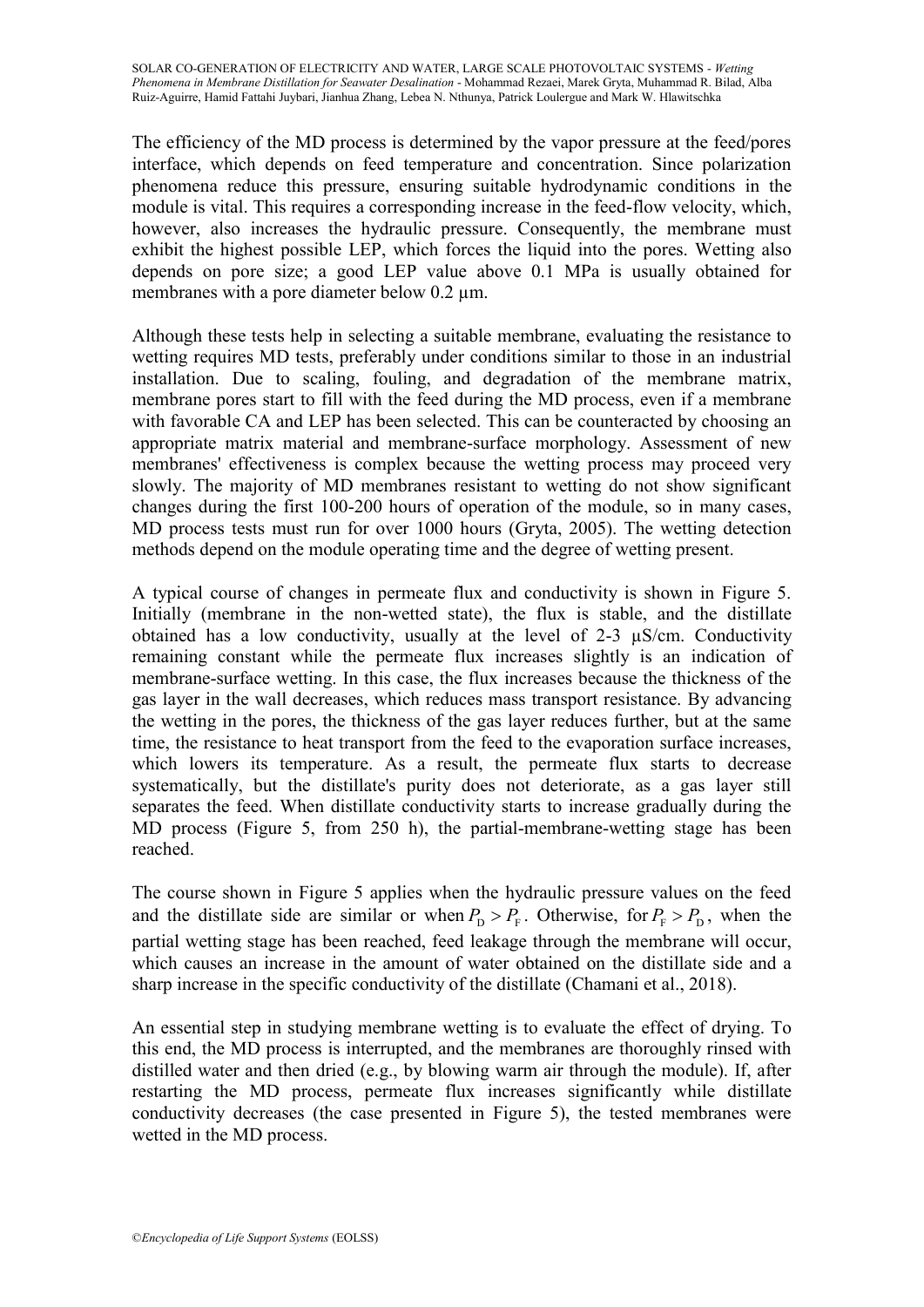

Figure 5. The course of changes in permeate flux and distillate conductivity as a result of progressive membrane wetting. D – membrane drying

Gas flux measurements of the membranes assembled in an MD module can be used to test the degree of surface wetting. In the case of a dry membrane, the gas flux increases linearly with increasing gas pressure. If the pores at the surface of the membrane are wet, they block the gas flow. The gas pressures used in these measurements are usually much lower than the LEP, so the gas cannot force the liquid out of the pores. If the measuring system is supplied with dry gas, the membrane surface dries out, enabling gas flow. As the measurements continue, the water evaporates from the pores consecutively, which increases the gas flow. In this case, the gas flux value obtained depends not only on the gas pressure but also on the degree of surface wetting and the duration of measurements (drying time). For this reason, and while maintaining repeatability of the measurement sequences, it is possible to demonstrate the effect of a particular period of MD module operation on the degree of membrane wetting, as shown in Figure 6.



Gas pressure (kPa)

Figure 6. Changes in gas flux indicating differences in the degree of wetting of the membrane surfaces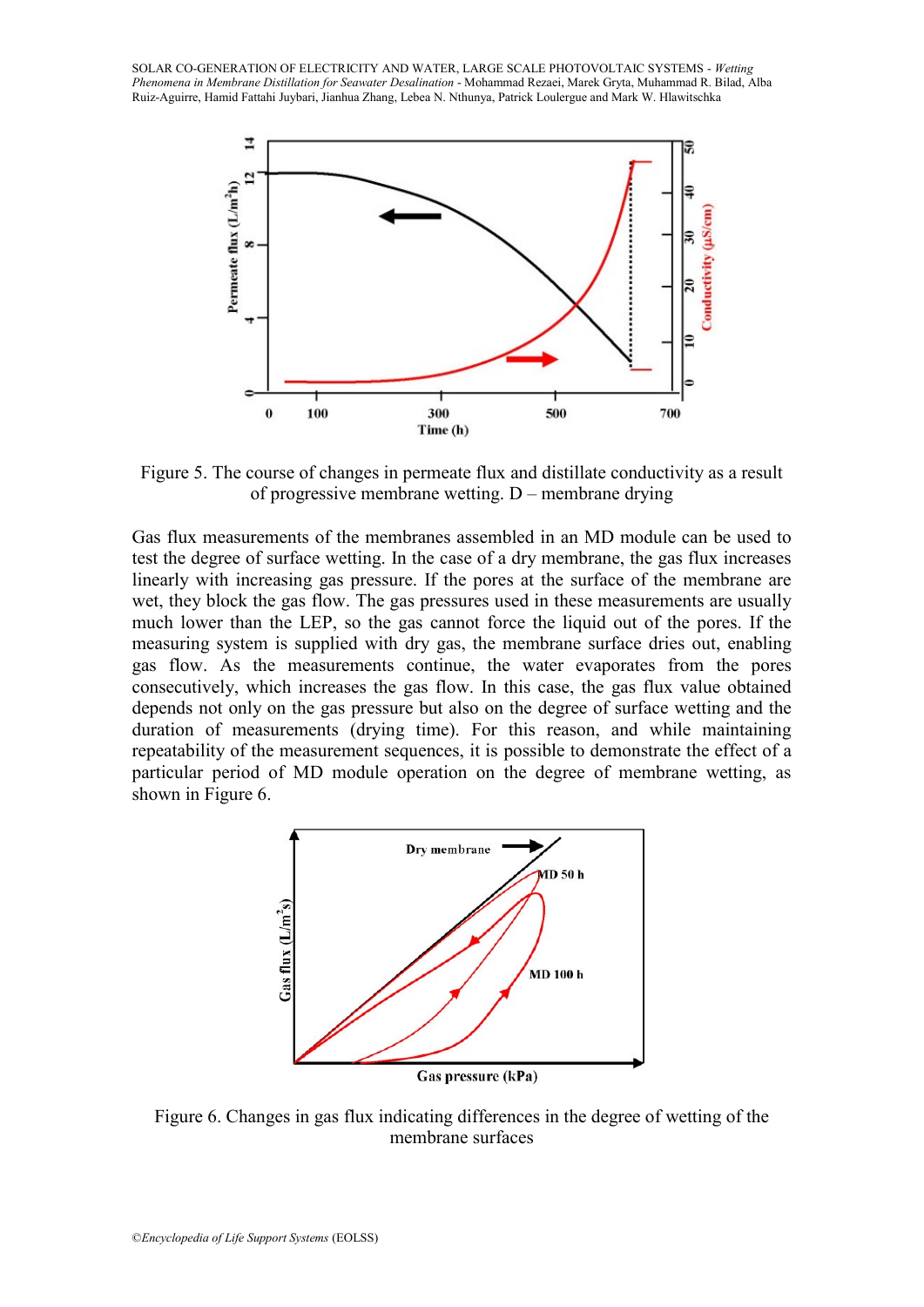Other methods are relevant in the laboratory context and include measurement of permeate electroconductivity, transmembrane impedance (Chen et al., 2017), and optical transmittance (Jacob et al., 2019). The laboratory methods are also used to determine changes in the membrane wall but require membrane autopsy. One of the most frequently used techniques is scanning electron microscopy combined with energy-dispersive X-ray spectroscopy (SEM-EDX). Preparation of a membrane sample for SEM testing completely removes water from the pores, but the dissolved salts remain and are deposited in the wetted pores. The SEM-EDX line analysis helps to detect salt components of surface pores and allows them to assess the fragments of the wetted wall during the MD. Some salts, such as NaCl and KCl, tend to crystallize at the edges of the pores. In this case, SEM observation of the dried membranes on the distillate side enables detection of the places where the pores have formed wetted channels through the membrane wall (Figure 7).



Figure 7. Scanning electron microscope (SEM) images of membrane surface on the distillate side with NaCl crystals (composition confirmed by SEM-EDX analysis)

> TO ACCESS ALL THE **51 PAGES** OF THIS CHAPTER, Vis[it: http://www.eolss.net/Eolss-sampleAllChapter.aspx](https://www.eolss.net/ebooklib/sc_cart.aspx?File=E6-107-29)

- - -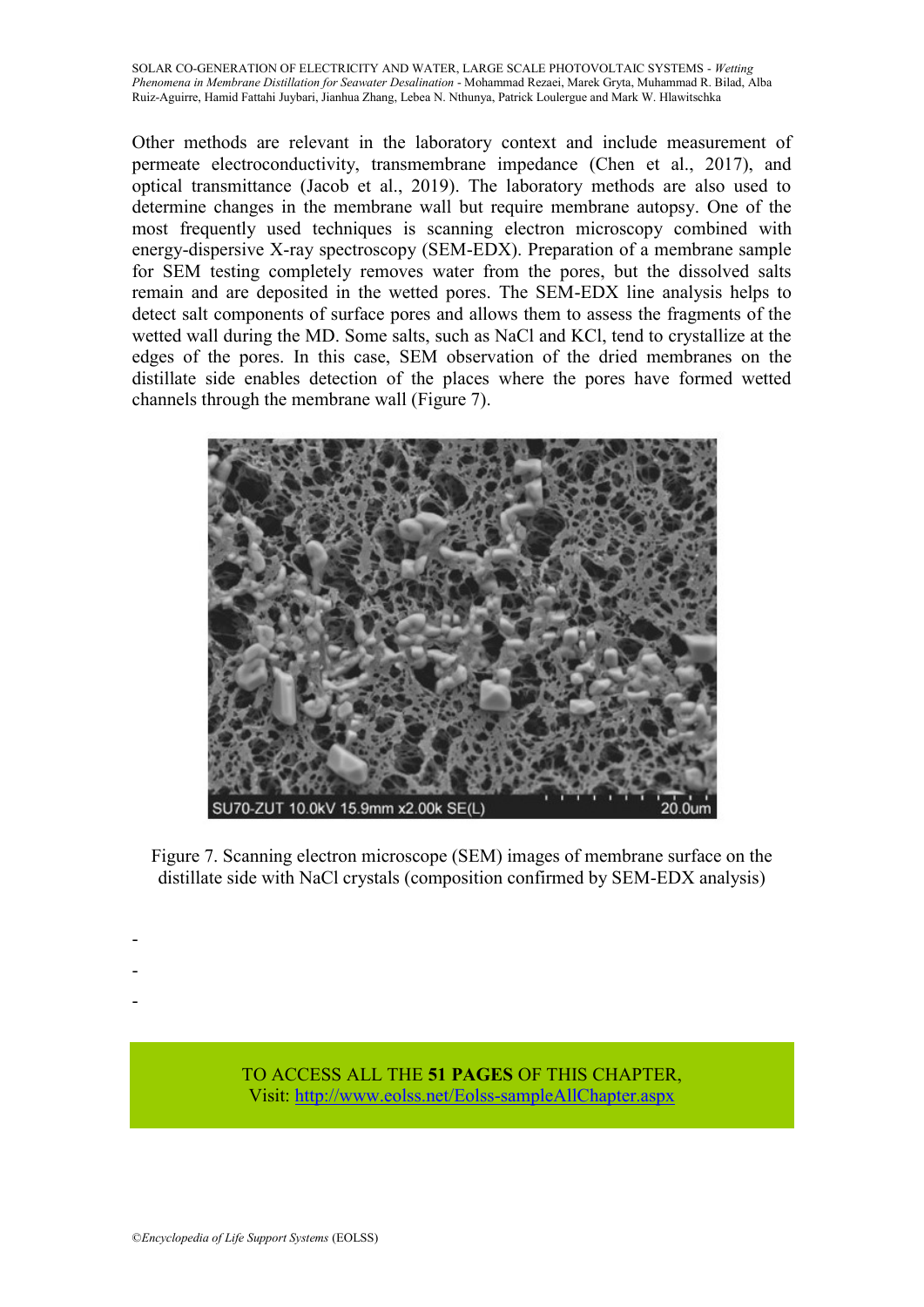#### **Bibliography**

Abdu, B., Munirasu, S., Kallem, P., Hasan, S. W., and Banat, F. (2020). Investigating the effect of various foulants on the performance of intrinsically superhydrophobic polyvinylidene fluoride membranes for direct contact membrane distillation. *Separation and Purification Technology*, 252, 117416. https://doi.org/10.1016/j.seppur.2020.117416 [A case study that provides a systematical investigation of the effect of organic, inorganic, and bio-foulant in membrane distillation].

Adam, N. K. (1941). *Physics and Chemistry of Surfaces* (3rd Edition). Oxford University Press.

Adamson, A. W., and Gast, A. P. C. N.-Q. . A. 1997. (1997). *Physical chemistry of surfaces* (6th ed). Wiley.

Ahlers, M., Buck-Emden, A., and Bart, H.-J. (2019). Is drop-wise condensation feasible? A review on surface modifications for continuous dropwise condensation and a profitability analysis. *Journal of Advanced Research*, 16(2019), 1–13. https://doi.org/10.1016/j.jare.2018.11.004

Ahmed, F. E., Lalia, B. S., and Hashaikeh, R. (2017). Membrane-based detection of wetting phenomenon in direct contact membrane distillation. *Journal of Membrane Science*. in direct contact membrane distillation. *Journal of Membrane Science*. https://doi.org/10.1016/j.memsci.2017.04.035

Al-Sharif, S., Albeirutty, M., Cipollina, A., and Micale, G. (2013). Modelling flow and heat transfer in spacer-filled membrane distillation channels using open source CFD code. *Desalination*, 311, 103–112. https://doi.org/10.1016/j.desal.2012.11.005

Ali, M. I., Summers, E. K., Arafat, H. A., and Lienhard, J. H. (2012). Effects of membrane properties on water production cost in small scale membrane distillation systems. *Desalination*, 306, 60–71. https://doi.org/10.1016/j.desal.2012.07.043

Alkhudhiri, A., Darwish, N., and Hilal, N. (2012). Membrane distillation: A comprehensive review. *Desalination*, 287, 2–18. https://doi.org/10.1016/j.desal.2011.08.027 [A review paper can provide more detail about membrane characteristics, heat and mass transfer in the membrane, fouling, and operating condition for the reader to catch more information].

Alkhudhiri, A., Darwish, N., and Hilal, N. (2013). Treatment of saline solutions using Air Gap Membrane Distillation: Experimental study. *Desalination*, 323, 2–7. https://doi.org/10.1016/j.desal.2012.09.010

Alkhudhiri, A., and Hilal, N. (2018). Membrane distillation-Principles, applications, configurations, design, and implementation. In *Emerging Technologies for Sustainable Desalination Handbook* (pp. 55– 106). Elsevier. https://doi.org/10.1016/B978-0-12-815818-0.00003-5

Alklaibi, A. M., and Lior, N. (2005). Membrane-distillation desalination: Status and potential. *Desalination*, 171(2), 111–131. https://doi.org/10.1016/j.desal.2004.03.024 [This paper described the areas that membrane distillation could be commercially employed].

Alsaadi, A. S., Ghaffour, N., Li, J.-D., Gray, S., Francis, L., Maab, H., and Amy, G. L. (2013). Modeling of air-gap membrane distillation process: A theoretical and experimental study. *Journal of Membrane Science*, 445(0), 53–65. https://doi.org/10.1016/j.memsci.2013.05.049

An, A. K., Lee, E. J., Guo, J., Jeong, S., Lee, J. G., and Ghaffour, N. (2017). Enhanced vapor transport in membrane distillation via functionalized carbon nanotubes anchored into electrospun nanofibres. *Scientific Reports*, 7(September 2016), 1–11. https://doi.org/10.1038/srep41562

An, X., Liu, Z., and Hu, Y. (2018). Amphiphobic surface modification of electrospun nanofibrous membranes for anti-wetting performance in membrane distillation. *Desalination*, 432 (December 2017), 23–31. https://doi.org/10.1016/j.desal.2017.12.063

Anqi, A. E., Usta, M., Krysko, R., Lee, J.-G., Ghaffour, N., and Oztekin, A. (2020). Numerical study of desalination by vacuum membrane distillation – Transient three-dimensional analysis. Journal of Membrane Science, 596 (October 2019), 117609. https://doi.org/10.1016/j.memsci.2019.117609

Antony, A., Low, J. H., Gray, S., Childress, A. E., Le-Clech, P., and Leslie, G. (2011). Scale formation and control in high pressure membrane water treatment systems: A review. *Journal of Membrane Science*, 383(1–2), 1–16. https://doi.org/10.1016/j.memsci.2011.08.054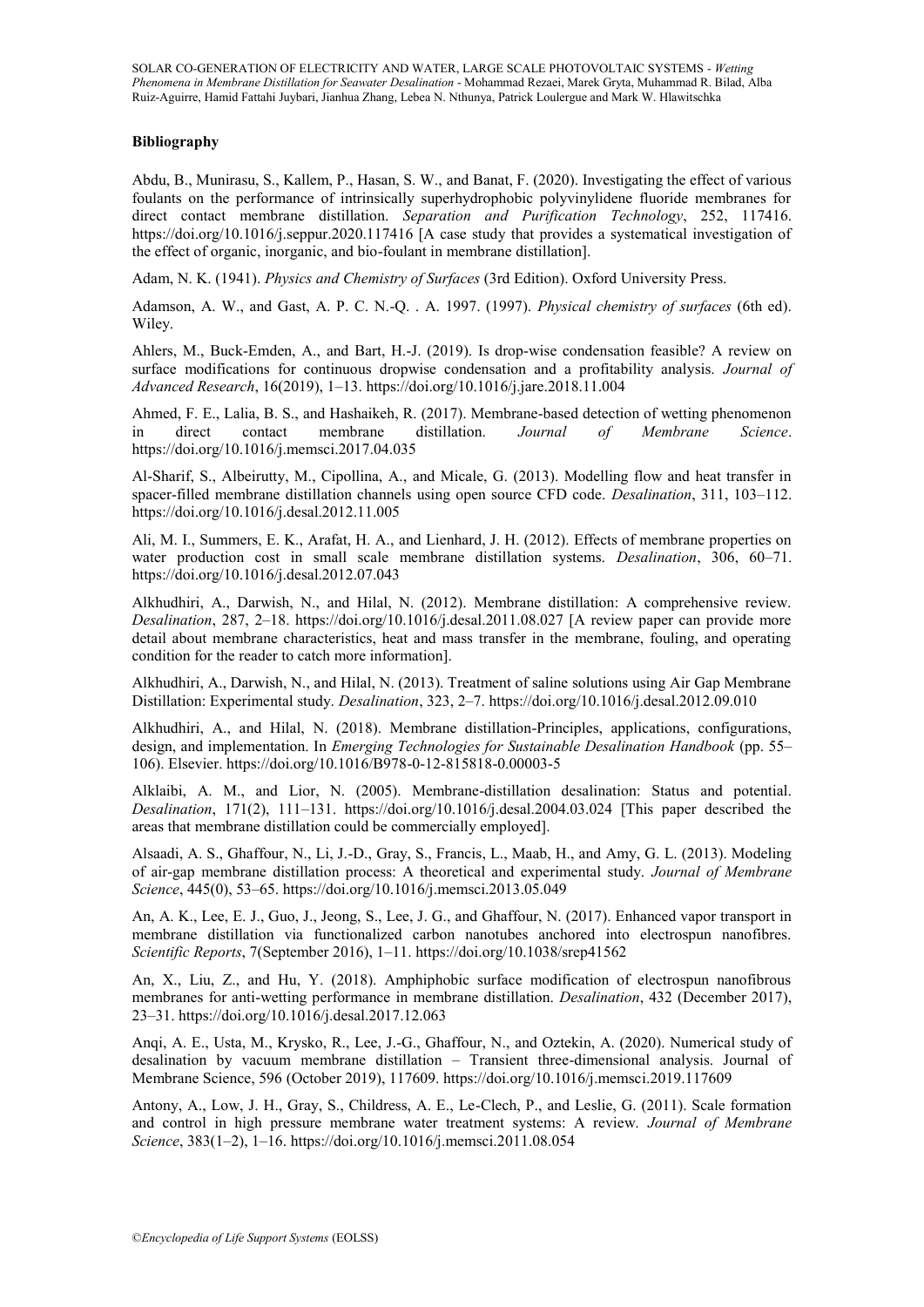Anwar, N., and Rahaman, M. S. (2020). Membrane Processes for Water Recovery from Pre-treated Brewery Wastewater: Performance and Fouling. *Separation and Purification Technology*, 117420.

Atchariyawut, S., Feng, C., Wang, R., Jiraratananon, R., and Liang, D. T. (2006). Effect of membrane structure on mass-transfer in the membrane gas-liquid contacting process using microporous PVDF<br>hollow fibers. Journal of Membrane Science, 285(1–2), 272–281. hollow fibers. *Journal of Membrane Science*, 285(1–2), 272–281. https://doi.org/10.1016/j.memsci.2006.08.029

Bajáková, J., Chaloupek, J., LukáŠ, D., and Lacarin, M. (2011). "Drawing" - Drawing' - the production of individual nanofibers by experimental method. International Conference on Nanomaterials - Research and Application, 9, 21–23.

Bonyadi, S., and Chung, T. S. (2007). Flux enhancement in membrane distillation by fabrication of dual layer hydrophilic–hydrophobic hollow fiber membranes. *Journal of Membrane Science*, 306(1–2), 134– 146. https://doi.org/10.1016/j.memsci.2007.08.034

Boo, C., Hong, S., and Elimelech, M. (2018). Relating Organic Fouling in Membrane Distillation to Intermolecular Adhesion Forces and Interfacial Surface Energies. *Environmental Science and Technology*, acs.est.8b05768. https://doi.org/10.1021/acs.est.8b05768 [This studies the mechanisms of fouling in membrane distillation and shows the consequence of foulant type and surface chemistry of membrane].

Boukhriss, M., Zhani, K., and Bacha, H. Ben. (2014). State Of The Art of Various Configurations of the Membrane Distillation Unit for Distilling The Seawater. *International Journal of Emerging Technology and Advanced Engineering*, 4(5), 340–357.

Bourouni, K., and Chaibi, M. T. (2005). Application of geothermal energy for brackish water desalination in the South of Tunisia. Proceedings World Geothermal Congress 2005, 1–6.

Busscher, H. J., van Pelt, A. W. J., de Boer, P., de Jong, H. P., and Arends, J. (1984). The effect of surface roughening of polymers on measured contact angles of liquids. *Colloids and Surfaces*, 9(4), 319– 331. https://doi.org/10.1016/0166-6622(84)80175-4

Camacho, L., Dumée, L., Zhang, J., Li, J., Duke, M., Gomez, J., and Gray, S. (2013). Advances in Membrane Distillation for Water Desalination and Purification Applications. *Water*, 5(1), 94–196. https://doi.org/10.3390/w5010094

Cassie, A. B. D., and Baxter, S. (1944). Wettability of porous surfaces. *Transactions of the Faraday Society*, 40, 546. https://doi.org/10.1039/tf9444000546 [This presents the most important approaches about surface characteristics on wettability].

Chamani, H., Matsuura, T., Rana, D., and Lan, C. Q. (2018). Modeling of Pore Wetting in Vacuum Membrane Distillation. *Journal of Membrane Science*. https://doi.org/10.1016/j.memsci.2018.11.018 [This presents a model for pore wetting at vacuum membrane distillation and provides a better knowledge of wetting phenomena].

Chamani, H., Yazgan-Birgi, P., Matsuura, T., Rana, D., Hassan Ali, M. I., Arafat, H. A., and Lan, C. Q. (2020). CFD-based genetic programming model for liquid entry pressure estimation of hydrophobic membranes. *Desalination*, 476(October 2019), 114231. https://doi.org/10.1016/j.desal.2019.114231

Chang, H., Hsu, J.-A., Chang, C.-L., Ho, C.-D., and Cheng, T.-W. (2017). Simulation study of transfer characteristics for spacer-filled membrane distillation desalination modules. *Applied Energy*, 185, 2045– 2057. https://doi.org/10.1016/j.apenergy.2015.12.030

Chen, Gang, Tan, L., Xie, M., Liu, Y., Lin, Y., Tan, W., and Huang, M. (2020). Direct contact membrane distillation of refining waste stream from precious metal recovery: Chemistry of silica and chromium (III) in membrane scaling. *Journal of Membrane Science*, 598, 117803. https://doi.org/10.1016/j.memsci.2019.117803 [This paper studies resources recovery from wastewater by MD].

Chen, Guizi, Yang, X., Wang, R., and Fane, A. G. (2013). Performance enhancement and scaling control with gas bubbling in direct contact membrane distillation. *Desalination*, 308, 47–55. https://doi.org/10.1016/j.desal.2012.07.018 [This presents a novel approach to reduce the scaling and wetting on the membrane].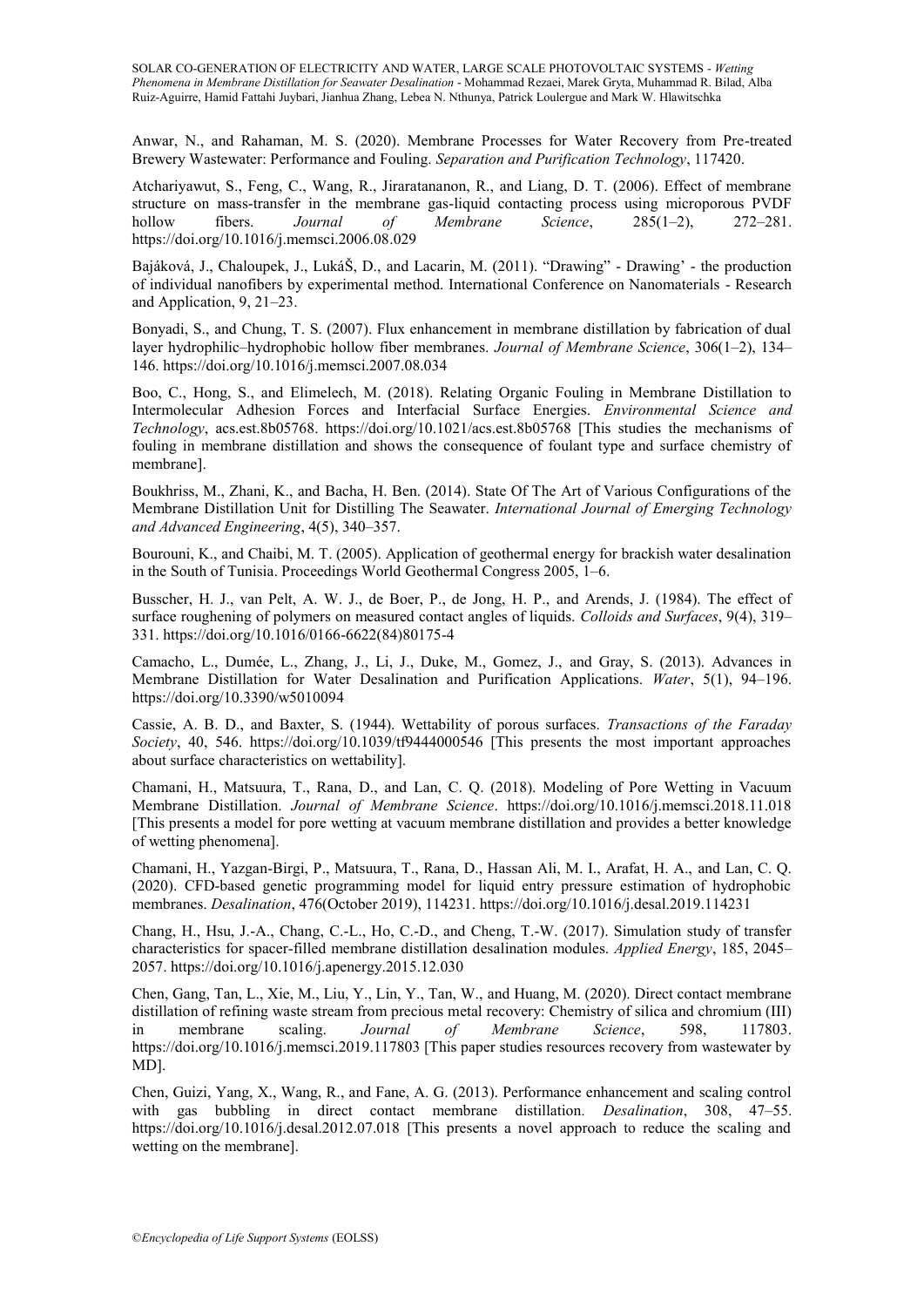Chen, Ying, Tian, M., Li, X., Wang, Y., An, A. K., Fang, J., and He, T. (2017). Anti-wetting behavior of negatively charged superhydrophobic PVDF membranes in direct contact membrane distillation of emulsified wastewaters. *Journal of Membrane Science*. https://doi.org/10.1016/j.memsci.2017.04.040

Chen, Yuanmiaoliang, Lu, K. J., and Chung, T.-S. (2020a). An omniphobic slippery membrane with simultaneous anti-wetting and anti-scaling properties for robust membrane distillation. *Journal of Membrane Science*, 595, 117572.

Chen, Yuanmiaoliang, Lu, K. J., and Chung, T. S. (2020b). An omniphobic slippery membrane with simultaneous anti-wetting and anti-scaling properties for robust membrane distillation. *Journal of Membrane Science*. https://doi.org/10.1016/j.memsci.2019.117572

Chen, Yuanmiaoliang, Wang, Z., Jennings, G. K., and Lin, S. (2017). Probing Pore Wetting in Membrane Distillation Using Impedance: Early Detection and Mechanism of Surfactant-Induced Wetting. *Environmental Science and Technology Letters*, 4(11), 505–510. https://doi.org/10.1021/acs.estlett.7b00372 [This introduces a new and simple approach to monitor the dynamics of pore wetting in the membrane].

Cheng, D., Zhang, J., Li, N., Ng, D., Gray, S. R., and Xie, Z. (2018). Antiwettability and Performance Stability of a Composite Hydrophobic/Hydrophilic Dual-Layer Membrane in Wastewater Treatment by Membrane Distillation. *Industrial and Engineering Chemistry Research*, 57(28), 9313–9322. https://doi.org/10.1021/acs.iecr.8b02027 [this paper researched anti-wetting performance of a dual layer membrane in MD application].

Chew, N. G. P., Zhang, Y., Goh, K., Ho, J. S., Xu, R., and Wang, R. (2019). Hierarchically-Structured Janus Membrane Surfaces for Enhanced Membrane Distillation Performance. *ACS Applied Materials and Interfaces*, acsami.9b05967. https://doi.org/10.1021/acsami.9b05967

Chew, N. G. P., Zhao, S., Malde, C., and Wang, R. (2017). Superoleophobic surface modification for robust membrane distillation performance. *Journal of Membrane Science*, 541(July), 162–173. https://doi.org/10.1016/j.memsci.2017.06.089

Cho, H., Choi, Y., and Lee, S. (2018). Effect of pretreatment and operating conditions on the performance of membrane distillation for the treatment of shale gas wastewater. *Desalination*, 437(March), 195–209. https://doi.org/10.1016/j.desal.2018.03.009 [This study compares complete pretreatment lines for MD of complex wastewaters].

Choudhury, M. R., Anwar, N., Jassby, D., and Rahaman, M. S. (2019). Fouling and wetting in the membrane distillation driven wastewater reclamation process – A review. *Advances in Colloid and Interface Science*, 269, 370–399. https://doi.org/10.1016/j.cis.2019.04.008

Chunrui, W., Yue, J., Huayan, C., Xuan, W., Qijun, G., and Xiaolong, L. (2011). Study on air-bubbling strengthened membrane distillation process. *Desalination and Water Treatment*, 34(1–3), 2–5. https://doi.org/10.5004/dwt.2011.2785

Criscuoli, A., and Drioli, E. (2020). Date juice concentration by vacuum membrane distillation.<br>Separation and Purification Technology, 251(February), 117301. *Separation and Purification Technology*, 251(February), 117301. https://doi.org/10.1016/j.seppur.2020.117301

Criscuoli, A., Zhong, J., Figoli, A., Carnevale, M. C., Huang, R., and Drioli, E. (2008). Treatment of dye solutions by vacuum membrane distillation. *Water Research*, 42(20), 5031–5037. https://doi.org/10.1016/j.watres.2008.09.014

Curcio, E., and Drioli, E. (2005). Membrane distillation and related operations—A review. *Separation and Purification Reviews*, 34, 35–86. https://doi.org/10.1081/SPM-200054951

Curcio, E., Ji, X., Di Profio, G., Sulaiman, A. O., Fontananova, E., and Drioli, E. (2010). Membrane distillation operated at high seawater concentration factors: Role of the membrane on CaCO3 scaling in presence of humic acid. *Journal of Membrane Science*, 346(2), 263–269. https://doi.org/10.1016/j.memsci.2009.09.044

Deka, B. J., Guo, J., Khanzada, N. K., and An, A. K. (2019). Omniphobic re-entrant PVDF membrane with ZnO nanoparticles composite for desalination of low surface tension oily seawater. *Water Research*, 165, 114982. https://doi.org/10.1016/j.watres.2019.114982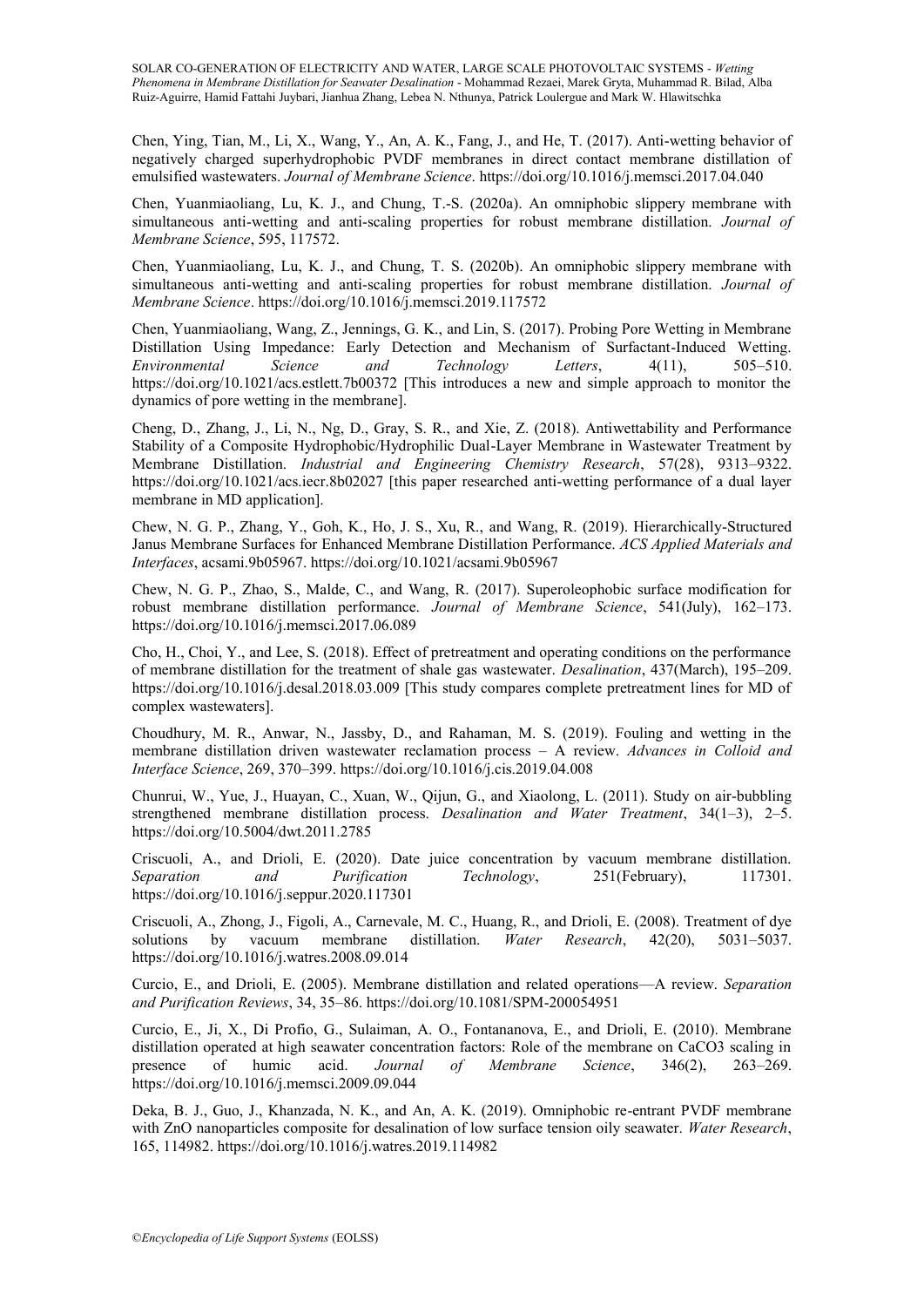Deshmukh, A., and Elimelech, M. (2017). Understanding the impact of membrane properties and transport phenomena on the energetic performance of membrane distillation desalination. *Journal of Membrane Science*, 539, 458–474. https://doi.org/10.1016/j.memsci.2017.05.017

Deshmukh, A., and Lee, J. (2019). Membrane desalination performance governed by molecular reflection at the liquid-vapor interface. *International Journal of Heat and Mass Transfer*, 140, 1006–1022. https://doi.org/https://doi.org/10.1016/j.ijheatmasstransfer.2019.06.044

Ding, Zhongwei, Liu, L., Yu, J., Ma, R., and Yang, Z. (2008). Concentrating the extract of traditional Chinese medicine by direct contact membrane distillation. J*ournal of Membrane Science*, 310(1), 539– 549. https://doi.org/10.1016/j.memsci.2007.11.036 [This study introduces air bubbling and gas backwashing for fouling mitigation in membrane distillation].

Ding, ZW, Liu, L., Liu, Z., and Ma, R. (2011). The use of intermittent gas bubbling to control membrane fouling in concentrating TCM extract by membrane distillation. *Journal of Membrane Science*, 372(1–2), 172–181. https://doi.org/10.1016/j.memsci.2011.01.063

Dong, Z.-Q., Ma, X.-H., Xu, Z.-L., and Gu, Z.-Y. (2015). Superhydrophobic modification of PVDF–SiO2 electrospun nanofiber membranes for vacuum membrane distillation. *RSC Advances*, 5, 67962–67970. https://doi.org/10.1039/C5RA10575G

Dow, Noel, Villalobos García, J., Niadoo, L., Milne, N., Zhang, J., Gray, S., and Duke, M. (2017). Demonstration of membrane distillation on textile waste water: assessment of long term performance, membrane cleaning and waste heat integration. *Environmental Science: Water Research and Technology*, 3(3), 433–449. https://doi.org/10.1039/C6EW00290K [This paper researched pilot scale MD in textile wastewater treatments].

Dow, Noel, Zhang, J., Duke, M., Li, J.-D., Gray, S., and Ostarcevic, E. (2008). Membrane distillation of brine wastes. Research report.Cooperative Research Centre for Water Quality and Treatment. no. 63. Water Quality Research Australia. [This paper studied treatment of RO concentrate by MD].

Drioli, E., Ali, A., and Macedonio, F. (2015). Membrane distillation: Recent developments and perspectives. *Desalination*, 356, 56–84. https://doi.org/10.1016/j.desal.2014.10.028

Duong, H. C., Duke, M., Gray, S., Cooper, P., and Nghiem, L. D. (2016). Membrane scaling and prevention techniques during seawater desalination by air gap membrane distillation. *Desalination*, 397, 92–100. https://doi.org/10.1016/j.desal.2016.06.025 [This is a case study about Membrane scaling and mitigation techniques].

Durham, R. J., and Nguyen, M. H. (1994). Hydrophobic membrane evaluation and cleaning for osmotic distillation of tomato puree. *Journal of Membrane Science*, 87(1–2), 181–189. https://doi.org/10.1016/0376-7388(93)E0142-7

Eykens, L., De Sitter, K., Dotremont, C., De Schepper, W., Pinoy, L., and Van Der Bruggen, B. (2017). Wetting Resistance of Commercial Membrane Distillation Membranes in Waste Streams Containing Surfactants and Oil. *Applied Sciences*, 7(2), 118. https://doi.org/10.3390/app7020118

Eykens, L., De Sitter, K., Dotremont, C., Pinoy, L., and Van Der Bruggen, B. (2016). How to Optimize the Membrane Properties for Membrane Distillation: A Review. *Industrial and Engineering Chemistry Research*, 55(35), 9333–9343. https://doi.org/10.1021/acs.iecr.6b02226 [This is a comprehensive review and a guideline for developing and optimizing the membranes].

Fan, H., Gao, A., Zhang, G., Zhao, S., Cui, J., and Yan, Y. (2020). A facile strategy towards developing amphiphobic polysulfone membrane with double Re-entrant structure for membrane distillation. *Journal of Membrane Science*, 117933. https://doi.org/10.1016/j.memsci.2020.117933

Fowkes, F. M. (1964). Attractive forces at interfaces. *Industrial and Engineering Chemistry*, 56(12), 40– 52. https://doi.org/10.1021/ie50660a008

Franken, A. C. M., Nolten, J. A. M., Mulder, M. H. V., Bargeman, D., and Smolders, C. A. (1987). Wetting criteria for the applicability of membrane distillation. *Journal of Membrane Science*, 33(3), 315– 328. https://doi.org/10.1016/S0376-7388(00)80288-4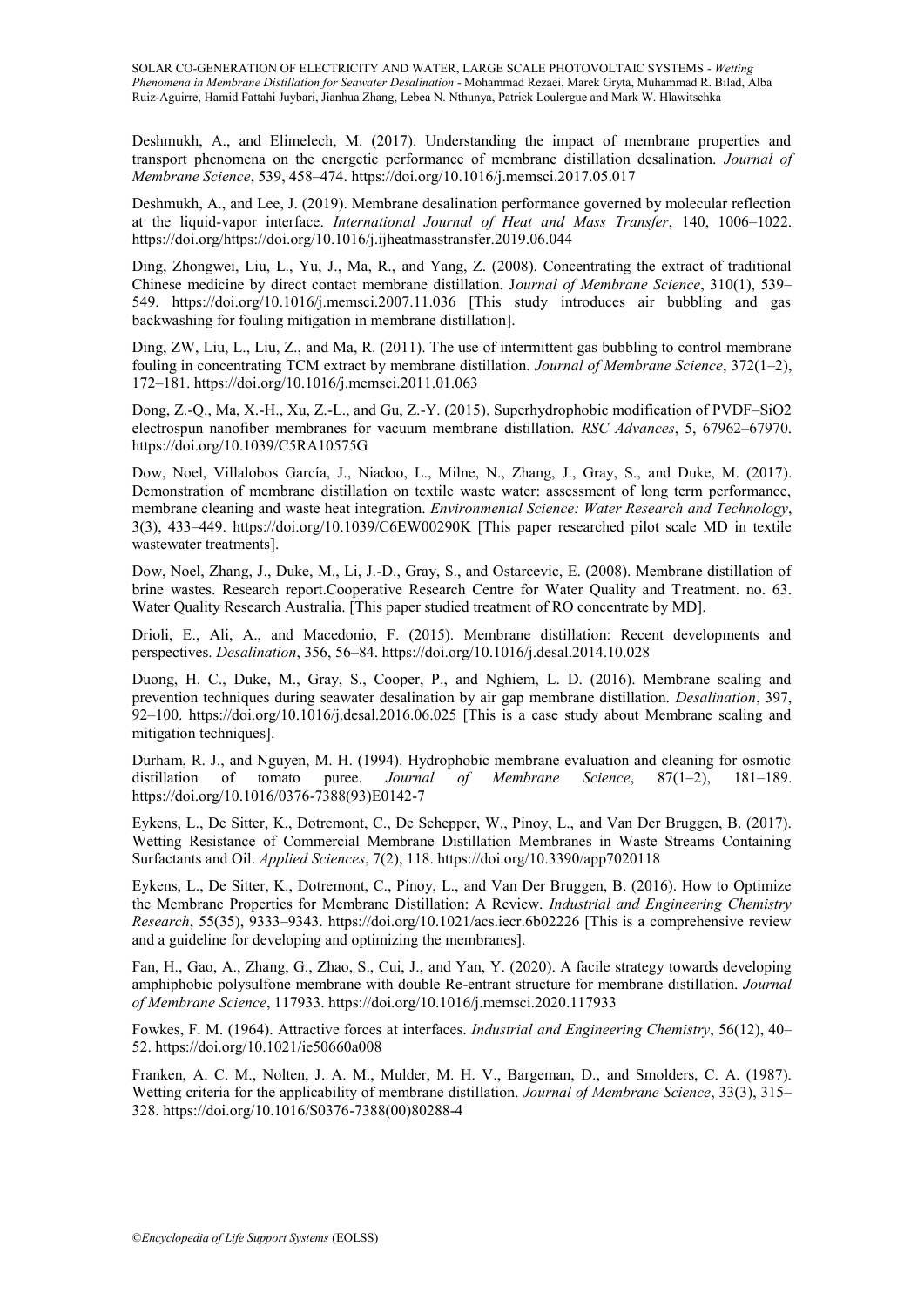Ge, J., Peng, Y., Li, Z., Chen, P., and Wang, S. (2014). Membrane fouling and wetting in a DCMD process for RO brine concentration. *Desalination*, 344, 97–107. https://doi.org/10.1016/j.desal.2014.03.017

Gilron, J. (2016). Chapter 12 - Brine Treatment and High Recovery Desalination. In N. P. Hankins and R. Singh (Eds.), *Emerging Membrane Technology for Sustainable Water Treatment* (pp. 297–324). Elsevier. https://doi.org/https://doi.org/10.1016/B978-0-444-63312-5.00012-7

Gryta, M. (2001). Purification of oily wastewater by hybrid UF/MD. *Water Research*, 35(15), 3665– 3669. https://doi.org/10.1016/S0043-1354(01)00083-5

Gryta, Marek. (2005). Long-term performance of membrane distillation process. *Journal of Membrane Science*, 265(1–2), 153–159. https://doi.org/10.1016/j.memsci.2005.04.049 [This is a case study reporting on the long-term performance of hydrophobic polypropylene membranes at the membrane distillation process].

Gryta, Marek. (2007a). Influence of polypropylene membrane surface porosity on the performance of membrane distillation process. *Journal of Membrane Science*, 287(1), 67–78. https://doi.org/10.1016/j.memsci.2006.10.011

Gryta, Marek. (2007b). Effect of iron oxides scaling on the MD process performance. *Desalination*, 216(1–3), 88–102. https://doi.org/10.1016/j.desal.2007.01.002

Gryta, Marek. (2008). Fouling in direct contact membrane distillation process. *Journal of Membrane Science*, 325(1), 383–394. https://doi.org/10.1016/j.memsci.2008.08.001

Gryta, Marek. (2012). Polyphosphates used for membrane scaling inhibition during water desalination by membrane distillation. *Desalination*, 285, 170–176. https://doi.org/10.1016/j.desal.2011.09.051

Gryta, Marek. (2015). Water desalination using membrane distillation with acidic stabilization of scaling layer thickness. *Desalination*, 365, 160–166. https://doi.org/10.1016/j.desal.2015.02.031

Gryta, Marek. (2016). The Application of Membrane Distillation for Broth Separation in Membrane Bioreactors. *Journal of Membrane Science and Research*, 2, 193–200.

Gryta, Marek. (2020). Mitigation of Membrane Wetting by Applying a Low Temperature Membrane Distillation. Membranes, 10(7), 158. https://doi.org/10.3390/membranes10070158

Guillen-Burrieza, E., Mavukkandy, M. O., Bilad, M. R., and Arafat, H. A. (2016). Understanding wetting phenomena in membrane distillation and how operational parameters can affect it. *Journal of Membrane Science*, 515, 163–174. https://doi.org/10.1016/j.memsci.2016.05.051 [This presents a new wetting hypothesis and illustrates the salt passage mechanism].

Han, L., Tan, Y. Z., Netke, T., Fane, A. G., and Chew, J. W. (2017). Understanding oily wastewater treatment via membrane distillation. *Journal of Membrane Science*, 539(June), 284–294. https://doi.org/10.1016/j.memsci.2017.06.012

Han, M., Dong, T., Hou, D., Yao, J., and Han, L. (2020). Carbon nanotube based Janus composite membrane of oil fouling resistance for direct contact membrane distillation. *Journal of Membrane Science*, 607(March), 118078. https://doi.org/10.1016/j.memsci.2020.118078

Hansmann, H. (1993). Plasmavorbehandlung problematischer Kunststoff-Oberflächen für die Lackierung. *Materialwissenschaft Und Werkstofftechnik*, 24(2), 49–56. https://doi.org/10.1002/mawe.19930240212

Hausmann, A., Sanciolo, P., Vasiljevic, T., Ponnampalam, E., Quispe-Chavez, N., Weeks, M., and Duke, M. (2011). Direct contact membrane distillation of dairy process streams. *Membranes*, 1(1), 48–58. https://doi.org/10.3390/membranes1010048

He, F., Gilron, J., and Sirkar, K. K. (2013). High water recovery in direct contact membrane distillation using a series of cascades. Desalination, 323, 48–54. https://doi.org/10.1016/j.desal.2012.08.006

He, F., Sirkar, K. K., and Gilron, J. (2009a). Studies on scaling of membranes in desalination by direct contact membrane distillation: CaCO3 and mixed CaCO3/CaSO4 systems. *Chemical Engineering Science*, 64(8), 1844–1859. https://doi.org/10.1016/j.ces.2008.12.036 [This paper introduces scaling behaviors in desalination by DCMD].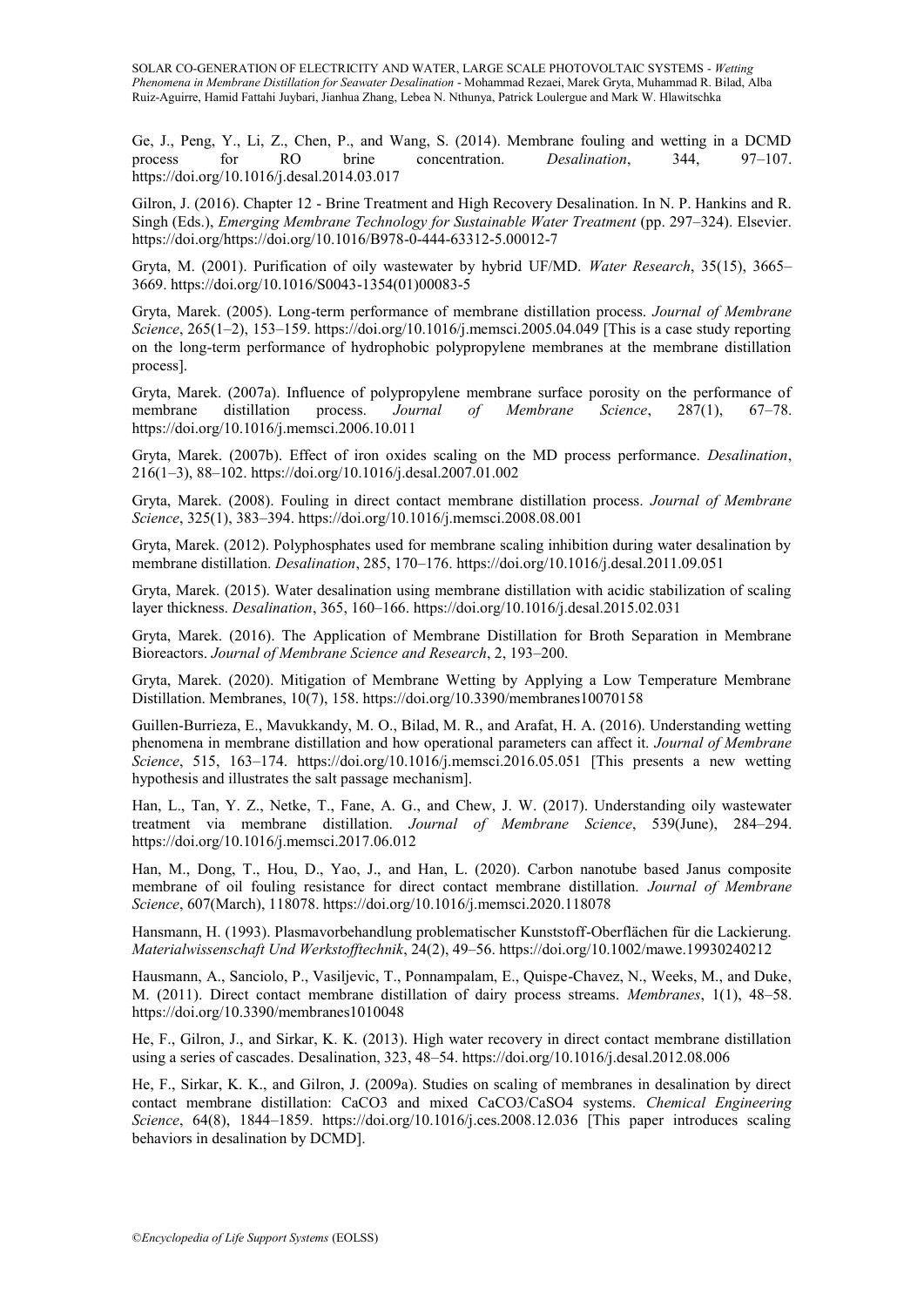He, F., Sirkar, K. K., and Gilron, J. (2009b). Effects of antiscalants to mitigate membrane scaling by direct contact membrane distillation. *Journal of Membrane Science*, 345(1–2), 53–58. https://doi.org/10.1016/j.memsci.2009.08.021

Hickenbottom, K. L., and Cath, T. Y. (2014). Sustainable operation of membrane distillation for enhancement of mineral recovery from hypersaline solutions. *Journal of Membrane Science*, 454, 426– 435. https://doi.org/10.1016/j.memsci.2013.12.043

Hitsov, I., Maere, T., De Sitter, K., Dotremont, C., and Nopens, I. (2015). Modelling approaches in membrane distillation: A critical review. *Separation and Purification Technology*, 142, 48–64. https://doi.org/10.1016/j.seppur.2014.12.026

Hou, D., Christie, K. S. S., Wang, K., Tang, M., Wang, D., and Wang, J. (2020). Biomimetic superhydrophobic membrane for membrane distillation with robust wetting and fouling resistance. *Journal of Membrane Science*, 599, 117708. https://doi.org/10.1016/j.memsci.2019.117708 [This paper studies prevent membrane wetting by membrane modification].

Hou, D., Ding, C., Fu, C., Wang, D., Zhao, C., and Wang, J. (2019). Electrospun nanofibrous omniphobic membrane for anti-surfactant-wetting membrane distillation desalination. *Desalination*, 468(August 2018), 114068. https://doi.org/10.1016/j.desal.2019.07.008

Hou, D., Lin, D., Zhao, C., Wang, J., and Fu, C. (2017). Control of protein (BSA) fouling by ultrasonic irradiation during membrane distillation process. *Separation and Purification Technology*, 175, 287–297. https://doi.org/10.1016/j.seppur.2016.11.047

Hou, D., Wang, Z., Li, G., Fan, H., Wang, J., and Huang, H. (2015). Ultrasonic assisted direct contact membrane distillation hybrid process for membrane scaling mitigation. *Desalination*, 375, 33–39. https://doi.org/10.1016/j.desal.2015.07.018

Hsu, S. T., Cheng, K. T., and Chiou, J. S. (2002). Seawater desalination by direct contact membrane distillation. *Desalination*, 143(3), 279–287. https://doi.org/10.1016/S0011-9164(02)00266-7 [This paper studies membrane fouling during seawater desalination by MD].

Huang, Y.-X., Wang, Z., Hou, D., and Lin, S. (2017). Coaxially Electrospun Super-amphiphobic Silicabased Membrane for Anti-surfactant-wetting Membrane Distillation. *Journal of Membrane Science*. https://doi.org/10.1016/j.memsci.2017.02.044

Huang, Y. X., Wang, Z., Jin, J., and Lin, S. (2017). Novel Janus Membrane for Membrane Distillation with Simultaneous Fouling and Wetting Resistance. *Environmental Science and Technology*, 51(22), 13304–13310. https://doi.org/10.1021/acs.est.7b02848

Hull, E. J., and Zodrow, K. R. (2017). Acid Rock Drainage Treatment Using Membrane Distillation: Impacts of Chemical-Free Pretreatment on Scale Formation, Pore Wetting, and Product Water Quality. *Environmental Science and Technology*, 51(20), 11928–11934. https://doi.org/10.1021/acs.est.7b02957

Husnain, T., Liu, Y., Riffat, R., and Mi, B. (2015). Integration of forward osmosis and membrane distillation for sustainable wastewater reuse. *Separation and Purification Technology*, 156, 424–431. https://doi.org/10.1016/j.seppur.2015.10.031

Hüttinger, K. J., and Bauer, F. (1982). Benetzung und Stoffaustausch in Filmkolonnen. *Chemie Ingenieur Technik*, 54(5), 449–460. https://doi.org/10.1002/cite.330540508

Ikehata, K., and El-Din, M. G. (2004). Degradation of recalcitrant surfactants in wastewater by ozonation and advanced oxidation processes: a review. *Ozone: Science and Engineering*, 26(4), 327–343. [This paper introduced methods to pretreat surfactants in the wastewater].

Islam, M. S., Touati, K., and Rahaman, M. S. (2019). Feasibility of a hybrid membrane-based process (MF-FO-MD) for fracking wastewater treatment. *Separation and Purification Technology*, 229, 115802. https://doi.org/10.1016/j.seppur.2019.115802

Jacob, P., Dejean, B., Labori, S., and Cabassud, C. (2019). An optical in-situ tool for visualizing and understanding wetting dynamics in membrane distillation. *Journal of Membrane Science*, 117587. https://doi.org/10.1016/j.memsci.2019.117587 [This describes a new optical tool to detect in-situ wetting in membrane distillation].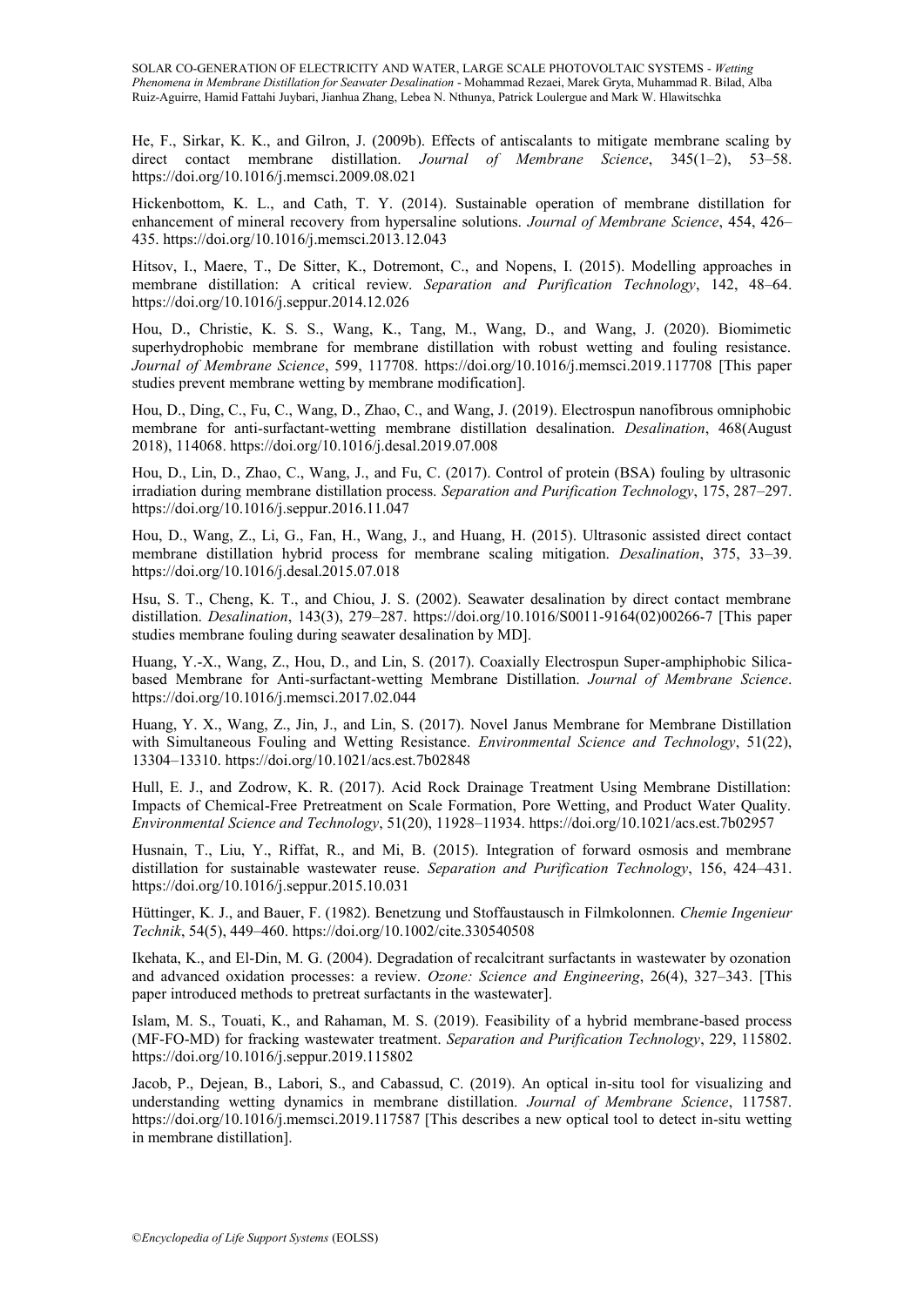Jansen, A. E., Assink, J. W., Hanemaaijer, J. H., van Medevoort, J., and van Sonsbeek, E. (2013). Development and pilot testing of full-scale membrane distillation modules for deployment of waste heat. *Desalination*, 323, 55–65. https://doi.org/10.1016/j.desal.2012.11.030

Jha, S., Bhowmik, S., Bhatnagar, N., Bhattacharya, N. K., Deka, U., Iqbal, H. M. S., and Benedictus, R. (2010). Experimental investigation into the effect of adhesion properties of PEEK modified by atmospheric pressure plasma and low pressure plasma. *Journal of Applied Polymer Science*, 118(1), 173– 179. https://doi.org/10.1002/app.31880

Karakulski, K., and Gryta, M. (2005). Water demineralisation by NF/MD integrated processes. *Desalination*, 177(1–3), 109–119. https://doi.org/10.1016/j.desal.2004.11.018

Karakulski, K., Gryta, M., and Morawski, A. (2002). Membrane processes used for potable water quality improvement. *Desalination*, 145(1–3), 315–319. https://doi.org/10.1016/S0011-9164(02)00429-0

Kayvani Fard, A., Rhadfi, T., Khraisheh, M., Atieh, M. A., Khraisheh, M., and Hilal, N. (2016). Reducing flux decline and fouling of direct contact membrane distillation by utilizing thermal brine from MSF desalination plant. *Desalination*, 379, 172–181. https://doi.org/10.1016/j.desal.2015.11.004

Ketrane, R., Saidant, R., Gil, O., Leleyter, L., and Baraud, F. (2009). Efficiency of five scale inhibitors on calcium carbonate precipitation from hard water: effect of temperature and concentration. *Desalination*, 249(3), 1397–1404.

Khaled, F., Chaouachi, B., and Hidouri, K. (2017). Study of vacuum membrane distillation coupled with solar energy. International Conference on Green Energy and Conversion Systems, GECS 2017, 1–5. https://doi.org/10.1109/GECS.2017.8066220

Khan, A. A., Siyal, M. I., Lee, C.-K., Park, C., and Kim, J.-O. (2019). Hybrid organic-inorganic functionalized polyethersulfone membrane for hyper-saline feed with humic acid in direct contact membrane distillation. *Separation and Purification Technology*, 210(July 2018), 20–28. https://doi.org/10.1016/j.seppur.2018.07.087

Kharraz, J. A., and An, A. K. (2020). Patterned superhydrophobic polyvinylidene fluoride (PVDF) membranes for membrane distillation: Enhanced flux with improved fouling and wetting resistance. *Journal of Membrane Science*, 595, 117596. https://doi.org/10.1016/j.memsci.2019.117596

Kharraz, J. A., Bilad, M. R., and Arafat, H. A. (2015). Flux stabilization in membrane distillation desalination of seawater and brine using corrugated PVDF membranes. *Journal of Membrane Science*, 495, 404–414. https://doi.org/10.1016/j.memsci.2015.08.039

Khayet, M., Gordino, M. P., and Mengual, J. I. (2003). Theoretical and experimental studies on desalination using membrane distillation. *Desalination*, 157, 297–305. https://doi.org/10.1016/S0011- 9164(03)00409-0

Khayet, Mohamed. (2011). Membranes and theoretical modeling of membrane distillation: A review. *Advances in Colloid and Interface Science*, 164(1–2), 56–88. https://doi.org/10.1016/j.cis.2010.09.005

Khayet, Mohamed, and Matsuura, T. (2004). Pervaporation and vacuum membrane distillation processes: Modeling and experiments. *AIChE Journal*, 50(8), 1697–1712. https://doi.org/10.1002/aic.10161

Kim, B.-S., and Harriott, P. (1987). Critical entry pressure for liquids in hydrophobic membranes. *Journal of Colloid and Interface Science*, 115(1), 1–8. https://doi.org/10.1016/0021-9797(87)90002-6 [This presents the first model of the membrane as a square array of intersecting cylindrical fibers].

Kim, B., Choi, Y., Choi, J., Shin, Y., and Lee, S. (2020). Effect of surfactant on wetting due to fouling in membrane distillation membrane: Application of response surface methodology (RSM) and artificial neural networks (ANN). *Korean Journal of Chemical Engineering*, 37(1), 1–10. [This paper researches on the fouling associated wetting and predicted the timeframe that wetting occurs by RSM and ANN].

Kim, H., Yun, T., Hong, S., Lee, S., and Jeong, S. (2020). Retardation of wetting for membrane distillation by adjusting major components of seawater. *Water Research*, 115677. https://doi.org/10.1016/j.watres.2020.115677

Kiss, A. A., and Kattan Readi, O. M. (2018). An industrial perspective on membrane distillation processes. *Journal of Chemical Technology and Biotechnology*, 93(8), 2047–2055. https://doi.org/10.1002/jctb.5674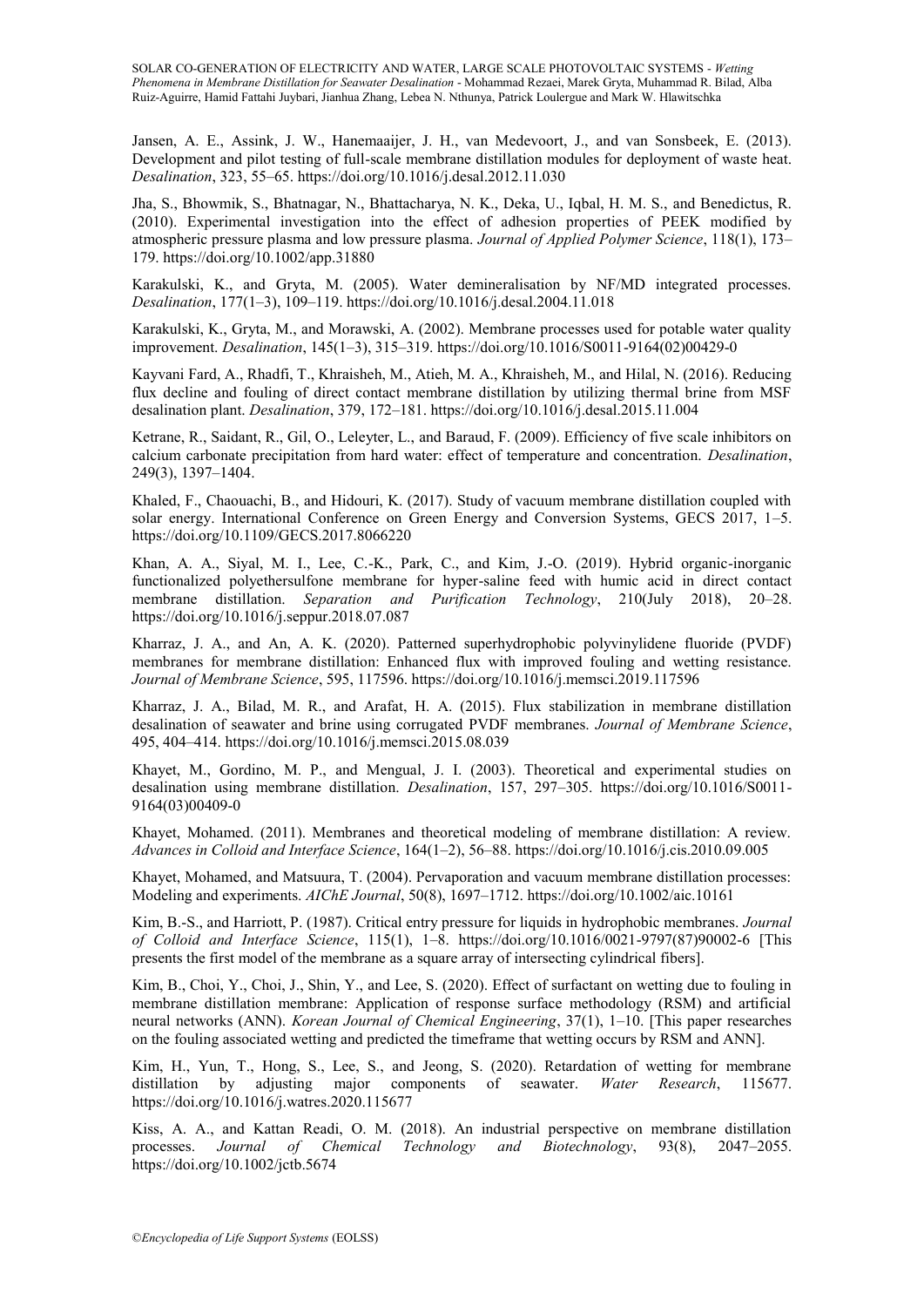Krivorot, M., Kushmaro, A., Oren, Y., and Gilron, J. (2011). Factors affecting biofilm formation and biofouling in membrane distillation of seawater. *Journal of Membrane Science*, 376(1–2), 15–24. https://doi.org/10.1016/j.memsci.2011.01.061

Kumar, R., Ghosh, A. K., and Pal, P. (2017). Fermentative energy conversion: Renewable carbon source to biofuels (ethanol) using Saccharomyces cerevisiae and downstream purification through solar driven membrane distillation and nanofiltration. *Energy Conversion and Management*, 150(August), 545–557. https://doi.org/10.1016/j.enconman.2017.08.054

Laaber, D., and Bart, H.-J. (2015). Chemical Resistance and Mechanical Stability of Polymer Film Heat Exchangers. *Chemie Ingenieur Technik*, 87(3), 306–311. https://doi.org/10.1002/cite.201400045

Lalia, B. S., Guillen-Burrieza, E., Arafat, H. A., and Hashaikeh, R. (2013). Fabrication and characterization of polyvinylidenefluoride-co-hexafluoropropylene (PVDF-HFP) electrospun membranes for direct contact membrane distillation. *Journal of Membrane Science*, 428, 104–115. https://doi.org/10.1016/j.memsci.2012.10.061

Lalia, B. S., Janajreh, I., and Hashaikeh, R. (2017). A facile approach to fabricate superhydrophobic membranes with low contact angle hysteresis. *Journal of Membrane Science*, 539, 144–151. https://doi.org/10.1016/j.memsci.2017.05.071

Laqbaqbi, M., Sanmartino, J., Khayet, M., García-Payo, C., and Chaouch, M. (2017). Fouling in Membrane Distillation, Osmotic Distillation and Osmotic Membrane Distillation. *Applied Sciences*, 7(4), 334. https://doi.org/10.3390/app7040334

Lawal, D. U., and Khalifa, A. E. (2016). Experimental investigation of an air gap membrane distillation unit with double-sided cooling channel. *Desalination and Water Treatment*, 57(24), 11066–11080. https://doi.org/10.1080/19443994.2015.1042065

Lazare, S., Granier, V., Lutgen, P., and Feyder, G. (1988). Controlled roughening of poly(ethylene terephthalate) by photoablation : study of wetting and contact angle hysteresis. *Revue de Physique Appliquée*, 23(6), 1065–1070. https://doi.org/10.1051/rphysap:019880023060106500

Lee, H., He, F., Song, L., Gilron, J., and Sirkar, K. K. (2011). Desalination with a cascade of cross-flow hollow fiber Membrane Distillation devices integrated with a heat exchanger. *AlChE Journal*, 57(7), 1780–1794. https://doi.org/10.1002/aic

Lee, J. G., Jang, Y., Fortunato, L., Jeong, S., Lee, S., Leiknes, T. O., and Ghaffour, N. (2018). An advanced online monitoring approach to study the scaling behavior in direct contact membrane distillation. *Journal of Membrane Science*, 546, 50–60. https://doi.org/10.1016/j.memsci.2017.10.009

Li, Chao, Deng, W., Gao, C., Xiang, X., Feng, X., Batchelor, B., and Li, Y. (2019). Membrane distillation coupled with a novel two-stage pretreatment process for petrochemical wastewater treatment and reuse. *Separation and Purification Technology*, 224, 23–32. https://doi.org/10.1016/j.seppur.2019.05.007

Li, Chenxi, Li, X., Du, X., Tong, T., Cath, T. Y., and Lee, J. (2019). Anti-wetting and Antifouling Janus Membrane for Desalination of Saline Oily Wastewater by Membrane Distillation. *ACS Applied Materials and Interfaces*, 11(20), 18456–18465. https://doi.org/10.1021/acsami.9b04212

Li, F., Huang, J., Xia, Q., Lou, M., Yang, B., Tian, Q., and Liu, Y. (2018). Direct contact membrane distillation for the treatment of industrial dyeing wastewater and characteristic pollutants. *Separation and Purification Technology*, 195(July 2017), 83–91. https://doi.org/10.1016/j.seppur.2017.11.058

Li, J., Hou, D., Li, K., Zhang, Y., Wang, J., and Zhang, X. (2018). Domestic wastewater treatment by forward osmosis-membrane distillation (FO-MD) integrated system. *Water Science and Technology*, wst2018031. https://doi.org/10.2166/wst.2018.031

Li, K., Wang, K., Zhang, Y., Liu, H., and Wang, J. (2019). A polyvinylidene fluoride (PVDF)–silica aerogel (SiAG) insulating membrane for improvement of thermal efficiency during membrane distillation. *Journal of Membrane Science*, 117632. https://doi.org/10.1016/j.memsci.2019.117632

Li, X., García-Payo, M. C., Khayet, M., Wang, M., and Wang, X. (2017). Superhydrophobic polysulfone/polydimethylsiloxane electrospun nanofibrous membranes for water desalination by direct contact membrane distillation. *Journal of Membrane Science*, 542, 308–319. https://doi.org/10.1016/j.memsci.2017.08.011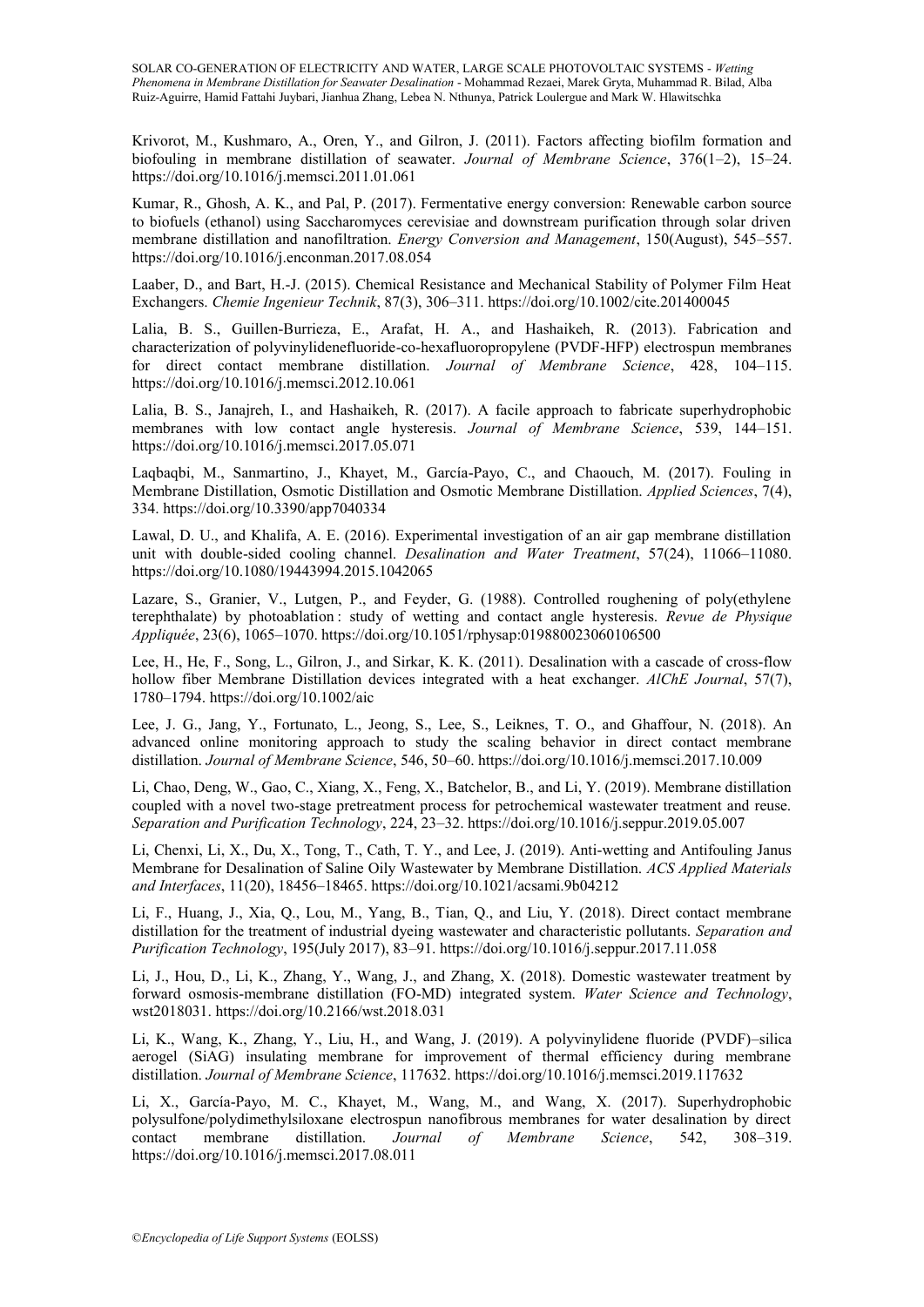Liao, Y., Wang, R., and Fane, A. G. (2013). Engineering superhydrophobic surface on poly(vinylidene fluoride) nanofiber membranes for direct contact membrane distillation. *Journal of Membrane Science*, 440, 77–87. https://doi.org/10.1016/j.memsci.2013.04.006

Liao, Y., Zheng, G., Huang, J. J., Tian, M., and Wang, R. (2020). Development of robust and superhydrophobic membranes to mitigate membrane scaling and fouling in membrane distillation. *Journal of Membrane Science*, 601(December 2019), 117962. https://doi.org/10.1016/j.memsci.2020.117962 [This paper studies a method for fabrication of PVDF nanofiber membrane optimized for MD applications].

Lim, J. W., Lee, J. M., Yun, S. M., Park, B. J., and Lee, Y. S. (2009). Hydrophilic modification of polyacrylonitrile membranes by oxyfluorination. *Journal of Industrial and Engineering Chemistry*, 15(6), 876–882. https://doi.org/10.1016/j.jiec.2009.09.016

Lin, S., Nejati, S., Boo, C., Hu, Y., Osuji, C. O., and Elimelech, M. (2014). Omniphobic Membrane for Robust Membrane Distillation. *Environmental Science and Technology Letters*. https://doi.org/10.1021/ez500267p

Liu, Y., Xiao, T., Bao, C., Fu, Y., and Yang, X. (2018). Fabrication of novel Janus membrane by nonsolvent thermally induced phase separation (NTIPS) for enhanced performance in membrane distillation. *Journal of Membrane Science*, 563, 298–308. https://doi.org/https://doi.org/10.1016/j.memsci.2018.05.067

Lu, Chun, Su, C., Cao, H., Ma, X., Duan, F., Chang, J., and Li, Y. (2018). F-POSS based Omniphobic Membrane for robust Membrane Distillation. *Materials Letters*. https://doi.org/10.1016/j.matlet.2018.05.126

Lu, Conghua, Mohwald, H., and Fery, A. (2008). Large-Scale Regioselective Formation of Well-Defined Stable Wrinkles of Multilayered Films via Embossing. *Chemistry of Materials*, 20(22), 7052–7059. https://doi.org/10.1021/cm8018742

Lu, D., Liu, Q., Zhao, Y., Liu, H., and Ma, J. (2018). Treatment and energy utilization of oily water via integrated ultrafiltration-forward osmosis–membrane distillation (UF-FO-MD) system. *Journal of Membrane Science*, 548, 275–287. https://doi.org/10.1016/j.memsci.2017.11.004

Luo, A., and Lior, N. (2017). Study of advancement to higher temperature membrane distillation. *Desalination*, 419(May), 88–100. https://doi.org/10.1016/j.desal.2017.05.020

Luo, W., Phan, H. V., Li, G., Hai, F. I., Price, W. E., Elimelech, M., and Nghiem, L. D. (2017). An Osmotic Membrane Bioreactor-Membrane Distillation System for Simultaneous Wastewater Reuse and Seawater Desalination: Performance and Implications. *Environmental Science and Technology*. https://doi.org/10.1021/acs.est.7b02567

Manjula, S., and Subramanian, R. (2006). Membrane technology in degumming, dewaxing, deacidifying, and decolorizing edible oils. *Critical Reviews in Food Science and Nutrition*, 46(7), 569–592. https://doi.org/10.1080/10408390500357746

Marmur, A. (2003). Wetting on Hydrophobic Rough Surfaces: To Be Heterogeneous or Not To Be? *Langmuir*, 19(20), 8343–8348. https://doi.org/10.1021/la0344682

McGaughey, A., Karandikar, P., Gupta, M., and Childress, A. (2020). Hydrophobicity versus pore size: polymer coatings to improve membrane wetting resistance for membrane distillation. *ACS Applied Polymer Materials.* https://doi.org/10.1021/acsapm.9b01133 [This shows the trade-off between hydrophobicity and pore size that is useful for manufacturing a wetting resistance membrane for membrane distillation application].

Meng, J., Li, P., and Cao, B. (2019). High-flux direct-contact pervaporation membranes for desalination. *ACS Applied Materials and Interfaces*, 11(31), 28461–28468. [This paper studies a composite membrane consists of three layers with different hydrophobicity to avoid membrane wetting].

Meng, S., Ye, Y., Mansouri, J., and Chen, V. (2015). Crystallization behavior of salts during membrane distillation with hydrophobic and superhydrophobic capillary membranes. *Journal of Membrane Science*, 473, 165–176. https://doi.org/10.1016/j.memsci.2014.09.024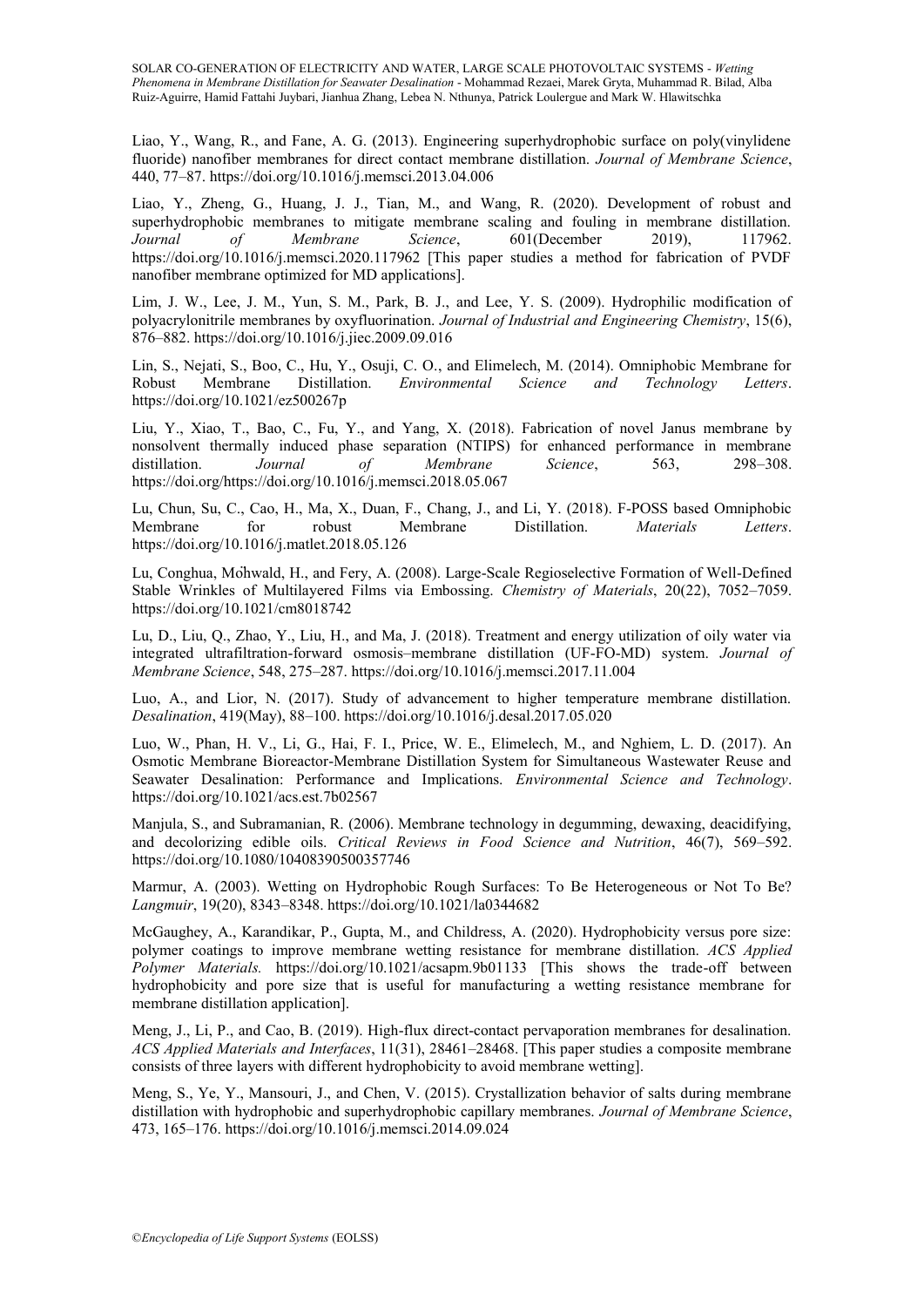Mericq, J.-P., Laborie, S., and Cabassud, C. (2010). Vacuum membrane distillation of seawater reverse osmosis brines. *Water Research*, 44(18), 5260–5273. https://doi.org/10.1016/j.watres.2010.06.052 [This paper studies employment of VMD to increase water recovery form the seawater].

Mericq, J., Laborie, S., and Cabassud, C. (2011). Evaluation of systems coupling vacuum membrane distillation and solar energy for seawater desalination. *Chemical Engineering Journal*, 166(2), 596–606. https://doi.org/10.1016/j.cej.2010.11.030

Munirasu, S., Banat, F., Durrani, A. A., and Haija, M. A. (2017). Intrinsically superhydrophobic PVDF membrane by phase inversion for membrane distillation. *Desalination*, 417, 77–86. https://doi.org/10.1016/j.desal.2017.05.019

Naidu, G., Jeong, S., and Vigneswaran, S. (2014). Influence of feed/permeate velocity on scaling development in a direct contact membrane distillation. *Separation and Purification Technology*, 125, 291–300. https://doi.org/10.1016/j.seppur.2014.01.049

Naidu, G., Jeong, S., and Vigneswaran, S. (2015). Interaction of humic substances on fouling in membrane distillation for seawater desalination. *Chemical Engineering Journal* (Vol. 262). Elsevier B.V. https://doi.org/10.1016/j.cej.2014.10.060

Nayar, K. G., Panchanathan, D., McKinley, G. H., and Lienhard, J. H. (2014). Surface Tension of Seawater. *Journal of Physical and Chemical Reference Data*, 43(4), 043103. https://doi.org/10.1063/1.4899037

Nthunya, L. N., Gutierrez, L., Lapeire, L., Verbeken, K., Zaouri, N., Nxumalo, E. N., Mamba, B. B., Verliefde, A. R., and Mhlanga, S. D. (2019). Fouling-resistant PVDF nanofibre membranes for the desalination of brackish water in membrane distillation. *Separation and Purification Technology*, 228, 115793. https://doi.org/10.1016/j.seppur.2019.115793

Nthunya, L. N., Gutierrez, L., Verliefde, A. R., and Mhlanga, S. D. (2019). Enhanced flux in direct contact membrane distillation using superhydrophobic PVDF nanofibre membranes embedded with organically modified SiO 2 nanoparticles. *Journal of Chemical Technology and Biotechnology*, 94(9), 2826–2837. https://doi.org/10.1002/jctb.6104

Onsekizoglu, P. (2012). Membrane Distillation: Principle, Advances, Limitations and Future Prospects in Food Industry. In *Distillation - Advances from Modeling to Applications*. InTech. https://doi.org/10.5772/37625

Ortiz De Zárate, J. M., Rincón, C., and Mengual, J. I. (1998). Concentration of Bovine Serum Albumin Aqueous Solutions by Membrane Distillation. *Separation Science and Technology*. https://doi.org/10.1080/01496399808544769

Owens, D. K., and Wendt, R. C. (1969). Estimation of the surface free energy of polymers. *Journal of Applied Polymer Science*, 13(8), 1741–1747. https://doi.org/10.1002/app.1969.070130815

Palzer, S., Hiebl, C., Sommer, K., and Lechner, H. (2001). Einfluss der Rauhigkeit einer Feststoffoberfläche auf den Kontaktwinkel. *Chemie Ingenieur Technik*, 73(8), 1032–1038. https://doi.org/10.1002/1522-2640(200108)73:8<1032::AID-CITE1032>3.0.CO;2-K

Peng, Y., Ge, J., Wang, S., and Li, Z. (2017). Occurrence of salt breakthrough and air-vapor pocket in a direct-contact membrane distillation. *Desalination*, 402, 42–49. https://doi.org/10.1016/j.desal.2016.09.033

Qin, W., Xie, Z., Ng, D., Ye, Y., Ji, X., Gray, S., and Zhang, J. (2018). Comparison of colloidal silica involved fouling behavior in three membrane distillation configurations using PTFE membrane. *Water Research*, 130, 343–352. https://doi.org/10.1016/j.watres.2017.12.002 [This paper studies the influence of MD configuration on the fouling behaviors of silica].

Qing, W., Wang, J., Ma, X., Yao, Z., Feng, Y., Shi, X., Liu, F., Wang, P., and Tang, C. Y. (2019). Onestep tailoring surface roughness and surface chemistry to prepare superhydrophobic polyvinylidene fluoride (PVDF) membranes for enhanced membrane distillation performances. *Journal of Colloid and Interface Science*, 553, 99–107. https://doi.org/10.1016/j.jcis.2019.06.011

Qu, D., Wang, J., Wang, L., Hou, D., Luan, Z., and Wang, B. (2009). Integration of accelerated precipitation softening with membrane distillation for high-recovery desalination of primary reverse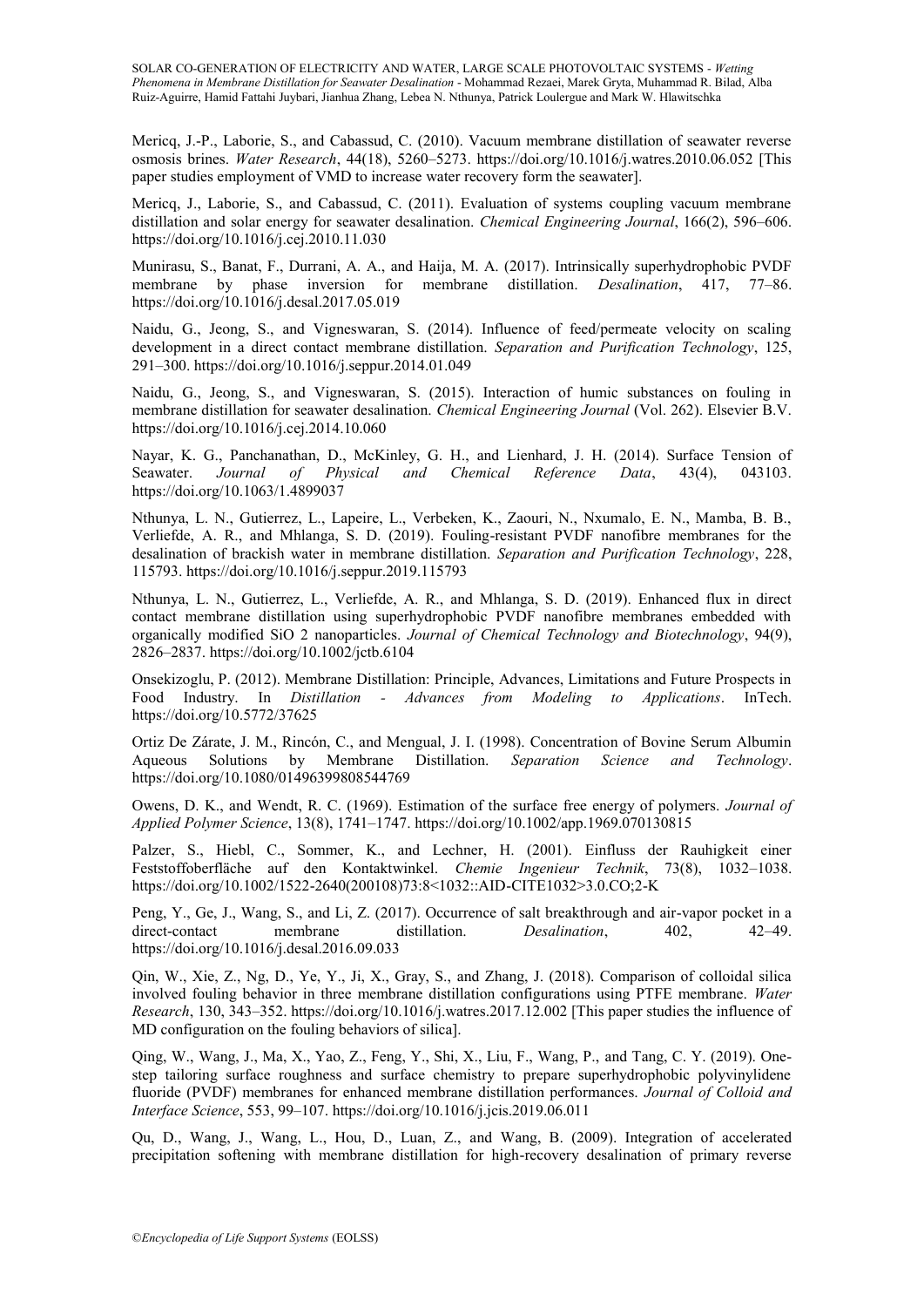osmosis concentrate. *Separation and Purification Technology*, 67(1), 21–25. https://doi.org/10.1016/j.seppur.2009.02.021

Qu, F., Yan, Z., Yu, H., Fan, G., Pang, H., Rong, H., and He, J. (2020). Effect of residual commercial antiscalants on gypsum scaling and membrane wetting during direct contact membrane distillation. *Desalination*, 486(March), 114493. https://doi.org/10.1016/j.desal.2020.114493

Quist-Jensen, C. A., Macedonio, F., Conidi, C., Cassano, A., Aljlil, S., Alharbi, O. A., and Drioli, E. (2016). Direct contact membrane distillation for the concentration of clarified orange juice. *Journal of Food Engineering*, 187, 37–43. https://doi.org/10.1016/j.jfoodeng.2016.04.021

Rajwade, K., Barrios, A. C., Garcia-Segura, S., and Perreault, F. (2020). Pore wetting in membrane distillation treatment of municipal wastewater desalination brine and its mitigation by foam fractionation. *Chemosphere*, 257, 127214. https://doi.org/10.1016/j.chemosphere.2020.127214

Rezaei, M., Alsaati, A., Warsinger, D. M., Hell, F., and Samhaber, W. M. (2020). Long-Running Comparison of Feed-Water Scaling in Membrane Distillation. *Membranes*, 10(8), 173. https://doi.org/10.3390/membranes10080173

Rezaei, M., and Samhaber, W. M. (2016). Wetting Behaviour of Superhydrophobic Membranes Coated with Nanoparticles in Membrane Distillation. *Chemical Engineering Transactions*, 47, 373–378. https://doi.org/10.3303/CET1647063

Rezaei, M., Warsinger, D. M., Lienhard, J. H., and Samhaber, W. M. (2017). Wetting prevention in membrane distillation through superhydrophobicity and recharging an air layer on the membrane surface. In *Journal of Membrane Science* (Vol. 530). Elsevier. https://doi.org/10.1016/j.memsci.2017.02.013

Rezaei, M., Warsinger, D. M., Lienhard V, J. H., Duke, M. C., Matsuura, T., and Samhaber, W. M. (2018). Wetting phenomena in membrane distillation: Mechanisms, reversal, and prevention. *Water Research*, 139, 329–352. https://doi.org/10.1016/j.watres.2018.03.058 [This presents a comprehensive literature survey on the wetting phenomenon and wetting fundamentals, wetting conditions, etc.].

Ricceri, F., Giagnorio, M., Farinelli, G., Blandini, G., Minella, M., Vione, D., and Tiraferri, A. (2019). Desalination of Produced Water by Membrane Distillation: Effect of the Feed Components and of a Pretreatment by Fenton Oxidation. *Scientific Reports*, 9(1), 14964. https://doi.org/10.1038/s41598-019- 51167-z

Sanmartino, J. A., Khayet, M., and García-Payo, M. C. (2016). Desalination by Membrane Distillation. In *Emerging Membrane Technology for Sustainable Water Treatment* (pp. 77–109). Elsevier Inc. https://doi.org/10.1016/B978-0-444-63312-5.00004-8

Schwantes, R., Bauer, L., Chavan, K., Dücker, D., Felsmann, C., and Pfafferott, J. (2018). Air gap membrane distillation for hypersaline brine concentration: Operational analysis of a full-scale module– New strategies for wetting mitigation. *Desalination*, 444(February), 13–25. https://doi.org/10.1016/j.desal.2018.06.012 [This is a prototype studying membrane distillation with high salinity water and is investigating the membrane wetting practically].

Seyed Shahabadi, S. M., Rabiee, H., Seyedi, S. M., Mokhtare, A., and Brant, J. A. (2017). Superhydrophobic dual layer functionalized titanium dioxide/polyvinylidene fluoride-co-hexafluoropropylene (TiO2/PH) nano-fibrous membrane for high flux membrane distillation. *Journal of Membrane Science*, 537(April), 140–150. https://doi.org/10.1016/j.memsci.2017.05.039 [This paper studies the functionalization of MD membrane by nanomaterial to achieve high flux and stable operation].

She, Q., Wang, R., Fane, A. G., and Tang, C. Y. (2016). Membrane fouling in osmotically driven membrane processes: A review. *Journal of Membrane Science*, 499, 201–233. https://doi.org/10.1016/j.memsci.2015.10.040

Shin, Y., Choi, J., Lee, T., Sohn, J., and Lee, S. (2016). Optimization of de-wetting conditions for hollow fiber membranes in vacuum membrane distillation. *Desalination and Water Treatment*, 57(16), 7582– 7592. https://doi.org/10.1080/19443994.2015.1044266

Shirazi, M. M. A., Kargari, A., and Tabatabaei, M. (2014). Evaluation of commercial PTFE membranes in desalination by direct contact membrane distillation. *Chemical Engineering and Processing: Process Intensification*, 76, 16–25. https://doi.org/10.1016/j.cep.2013.11.010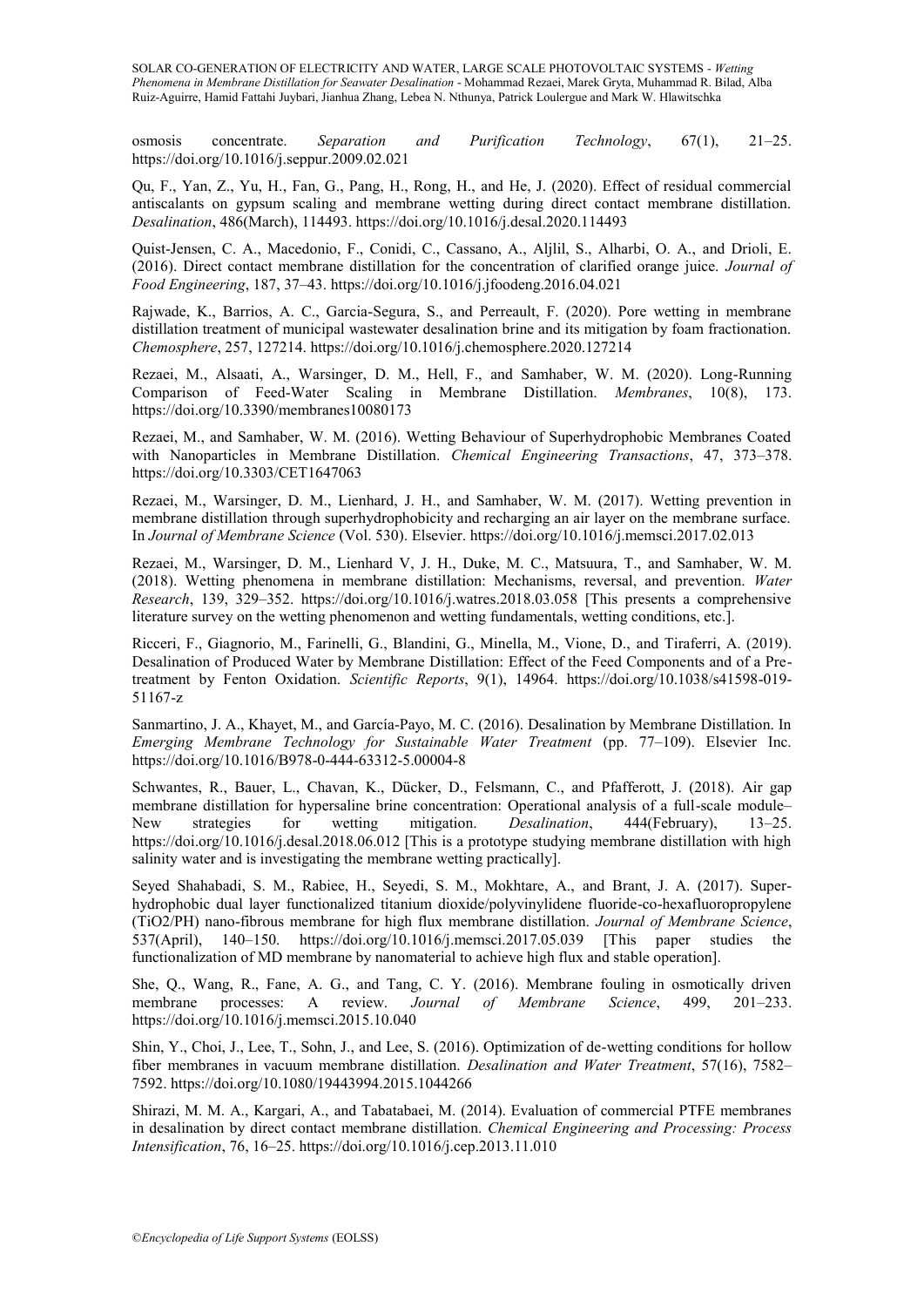Sinha Ray, S., Singh Bakshi, H., Dangayach, R., Singh, R., Deb, C. K., Ganesapillai, M., Chen, S.-S., and Purkait, M. K. (2020). Recent Developments in Nanomaterials-Modified Membranes for Improved Membranes Distillation Performance. *Membranes*, 10(7), 140. Performance. *Membranes*, 10(7), https://doi.org/10.3390/membranes10070140 [This paper is a complete review of MD membrane modification by nanomaterials].

Sirkar, K. K., Singh, D., and Li, L. (2017). Membrane Distillation in Desalination and Water Treatment. In A. Figoli and A. Criscuoli (Eds.), *Sustainable Membrane Technology for Water and Wastewater Treatment* (pp. 201–219). Springer Singapore. https://doi.org/10.1007/978-981-10-5623-9\_7

Smolders, K., and Franken, A. C. M. (1989). Terminology for Membrane Distillation. *Desalination*, 72(3), 249–262. https://doi.org/10.1016/0011-9164(89)80010-4 [This presents and defines the most important terminology in the membrane distillation].

Song, L., Ma, Z., Liao, X., Kosaraju, P. B., Irish, J. R., and Sirkar, K. K. (2008). Pilot plant studies of novel membranes and devices for direct contact membrane distillation-based desalination. *Journal of Membrane Science*, 323(2), 257–270. https://doi.org/10.1016/j.memsci.2008.05.079

Sparenberg, M.-C., Ruiz Salmón, I., and Luis, P. (2020). Economic evaluation of salt recovery from wastewater via membrane distillation-crystallization. *Separation and Purification Technology*, 235, 116075. https://doi.org/10.1016/j.seppur.2019.116075 [This paper studies the commercial feasibility of using MD to recover different salts].

Stasyuk, S., and Pyatetskii, A. I. (1993). Calculation of wetting contact angle for polymer films treated with a corona discharge. *Chemical and Petroleum Engineering*, 29(5), 210–212. https://doi.org/10.1007/BF01150096

Taamneh, Y., and Bataineh, K. (2017). Improving the performance of direct contact membrane distillation utilizing spacer-filled channel. *Desalination*, 408, 25–35. https://doi.org/10.1016/j.desal.2017.01.004

Tan, Y. Z., Han, L., Chow, W. H., Fane, A. G., and Chew, J. W. (2017). Influence of module orientation and geometry in the membrane distillation of oily seawater. *Desalination*, 423(September), 111–123. https://doi.org/10.1016/j.desal.2017.09.019

Teoh, G. H., Chin, J. Y., Ooi, B. S., Jawad, Z. A., Leow, H. T. L., and Low, S. C. (2020). Superhydrophobic membrane with hierarchically 3D-microtexture to treat saline water by deploying membrane distillation. *Journal of Water Process Engineering*, 37, 101528. https://doi.org/10.1016/j.jwpe.2020.101528

Thomas, N., Mavukkandy, M. O., Loutatidou, S., and Arafat, H. A. (2017). Membrane distillation research and implementation: Lessons from the past five decades. *Separation and Purification Technology*, 189(June), 108–127. https://doi.org/10.1016/j.seppur.2017.07.069 [this presents the timeline of MD's growth, prospective application, and research area].

Tijing, L. D., Woo, Y. C., Choi, J.-S., Lee, S., Kim, S.-H., and Shon, H. K. (2015). Fouling and its control in membrane distillation—A review. *Journal of Membrane Science*, 475, 215–244. https://doi.org/10.1016/j.memsci.2014.09.042

Tijing, L. D., Woo, Y. C., Shim, W.-G., He, T., Choi, J.-S., Kim, S.-H., and Shon, H. K. (2016). Superhydrophobic nanofiber membrane containing carbon nanotubes for high-performance direct contact membrane distillation. *Journal of Membrane Science*, 502, 158–170. [The paper researches enhancement of the hydrophobicity by modification with carbon nanotube].

Tomaszewska, M. (2000). Membrane distillation-examples of applications in technology and environmental protection. *Polish Journal of Environmental Studies*, 9(1), 27–36. http://fn.pjoes.com/pdf/9.1/27-36.pdf

Tufa, R. A., Curcio, E., Brauns, E., van Baak, W., Fontananova, E., and Di Profio, G. (2015). Membrane Distillation and Reverse Electrodialysis for Near-Zero Liquid Discharge and low energy seawater desalination. *Journal of Membrane Science*, 496, 325–333. https://doi.org/10.1016/j.memsci.2015.09.008 [This paper researches the possibility of combining MD with RE to realize zero liquid discharge].

Vinoth Kumar, R., Barbosa, M. O., Ribeiro, A. R., Morales-Torres, S., Pereira, M. F. R., and Silva, A. M. T. (2020). Advanced oxidation technologies combined with direct contact membrane distillation for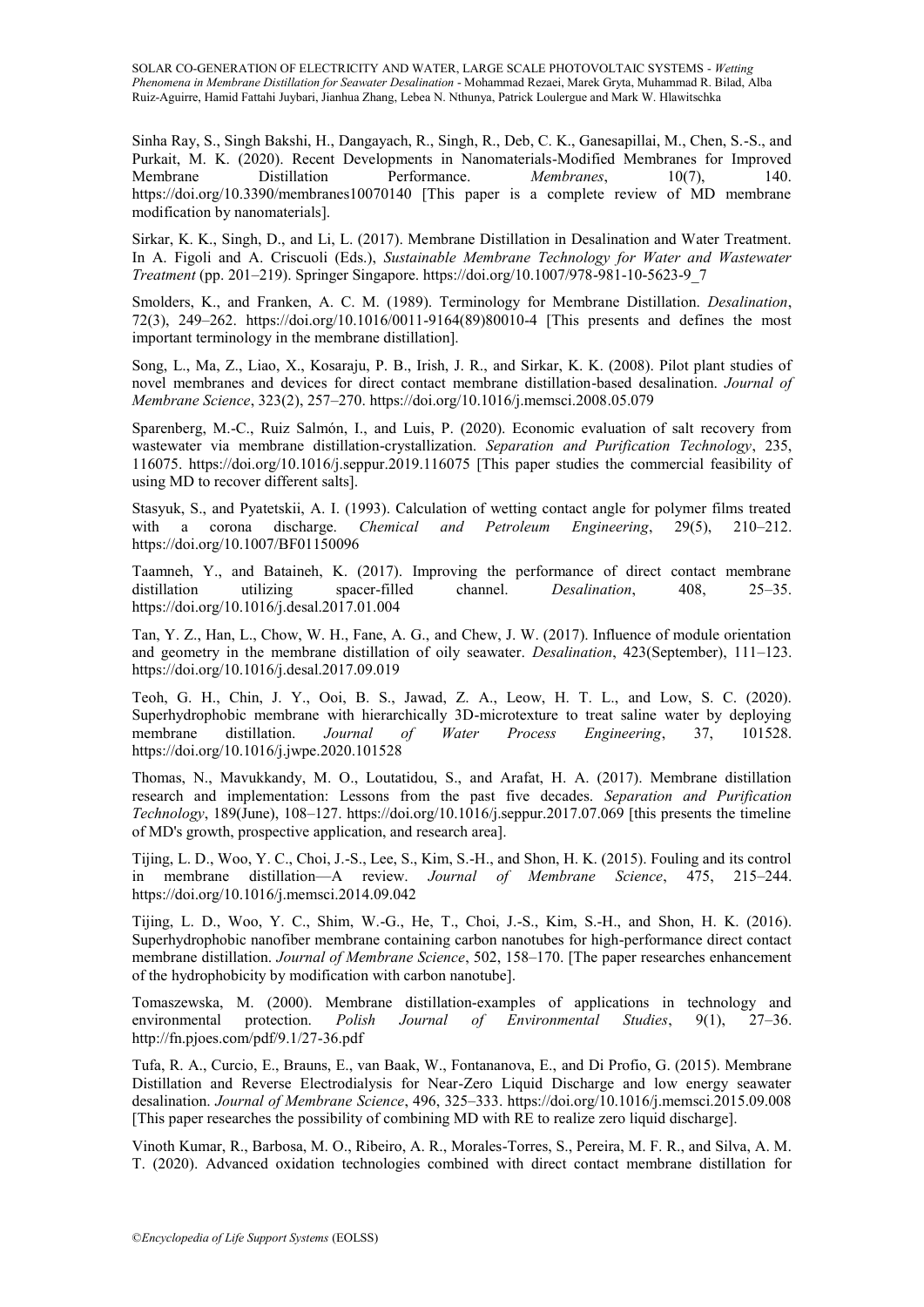treatment of secondary municipal wastewater. *Process Safety and Environmental Protection*, 140, 111– 123. https://doi.org/10.1016/j.psep.2020.03.008

Volpin, F., Chekli, L., Phuntsho, S., Ghaffour, N., Vrouwenvelder, J. S., and Shon, H. K. (2019). Optimisation of a forward osmosis and membrane distillation hybrid system for the treatment of sourceseparated urine. *Separation and Purification Technology*, 212, 368–375. https://doi.org/10.1016/j.seppur.2018.11.003

WANG, J., QU, D., TIE, M., REN, H., PENG, X., and LUAN, Z. (2008). Effect of coagulation pretreatment on membrane distillation process for desalination of recirculating cooling water. *Separation and Purification Technology*, 64(1), 108–115. https://doi.org/10.1016/j.seppur.2008.07.022

Wang, K. Y., Chung, T. S., and Gryta, M. (2008). Hydrophobic PVDF hollow fiber membranes with narrow pore size distribution and ultra-thin skin for the fresh water production through membrane distillation. *Chemical Engineering Science*, 63(9), 2587–2594. https://doi.org/10.1016/j.ces.2008.02.020

Wang, K. Y., Teoh, M. M., Nugroho, A., and Chung, T.-S. (2011). Integrated forward osmosis– membrane distillation (FO–MD) hybrid system for the concentration of protein solutions. *Chemical Engineering Science*, 66(11), 2421–2430. https://doi.org/10.1016/j.ces.2011.03.001

Wang, Y., Davidson, J., and Francis, L. (2005). Scaling in Polymer Tubes and Interpretation for Use in Solar Water Heating Systems. *Journal of Solar Energy Engineering*, 127(1), 3–14. https://doi.org/10.1115/1.1823492

Warsinger, D. M., Servi, A., Connors, G. B., Mavukkandy, M. O., Arafat, H. A., Gleason, K. K., and Lienhard V, J. H. (2017). Reversing membrane wetting in membrane distillation: comparing dryout to backwashing with pressurized air. Environmental Science: *Water Research and Technology*, 3(5), 930– 939. https://doi.org/10.1039/C7EW00085E

Warsinger, D. M., Servi, A., Van Belleghem, S., Gonzalez, J., Swaminathan, J., Kharraz, J., Chung, H. W., Arafat, H. A., Gleason, K. K., and Lienhard V, J. H. (2016). Combining air recharging and membrane superhydrophobicity for fouling prevention in membrane distillation. *Journal of Membrane Science*, 505, 241–252. https://doi.org/10.1016/j.memsci.2016.01.018 [This indicates an alternative approach for membrane wetting mitigation in the MD].

Warsinger, D. M., Swaminathan, J., Guillen-Burrieza, E., Arafat, H. A., and Lienhard V, J. H. (2015). Scaling and fouling in membrane distillation for desalination applications: A review. *Desalination*, 356, 294–313. https://doi.org/10.1016/j.desal.2014.06.031

Warsinger, D. M., Tow, E. W., Swaminathan, J., and Lienhard V, J. H. (2017). Theoretical framework for predicting inorganic fouling in membrane distillation and experimental validation with calcium sulfate. *Journal of Membrane Science*, 528, 381–390. https://doi.org/10.1016/j.memsci.2017.01.031 [This provides a model to predict the inorganic fouling and regime maps, which consider kinetics, fluid mechanics, thermodynamics].

Wenzel, R. N. (1936). Resistance of solid surfaces to wetting by water. *Industrial and Engineering Chemistry*, 28(8), 988–994. https://doi.org/10.1021/ie50320a024

Wolf, K. L. (1957). *Physik und Chemie der Grenzflächen*. Springer Berlin Heidelberg. https://doi.org/10.1007/978-3-642-49700-1

Woo, Y. C., Chen, Y., Tijing, L. D., Phuntsho, S., He, T., Choi, J. S., Kim, S. H., and Shon, H. K. (2017). CF4plasma-modified omniphobic electrospun nanofiber membrane for produced water brine treatment by membrane distillation. *Journal of Membrane Science*, 529(September 2016), 234–242. https://doi.org/10.1016/j.memsci.2017.01.063

Wu, Y., Kang, Y., Zhang, L., Qu, D., Cheng, X., and Feng, L. (2018). Performance and fouling mechanism of direct contact membrane distillation (DCMD) treating fermentation wastewater with high organic concentrations. *Journal of Environmental Sciences*, 65, 253–261. https://doi.org/10.1016/j.jes.2017.01.015

Xiao, Z., Li, Z., Guo, H., Liu, Y., Wang, Y., Yin, H., Li, X., Song, J., Nghiem, L. D., and He, T. (2019). Scaling mitigation in membrane distillation: From superhydrophobic to slippery. *Desalination*, 466(May), 36–43. https://doi.org/10.1016/j.desal.2019.05.006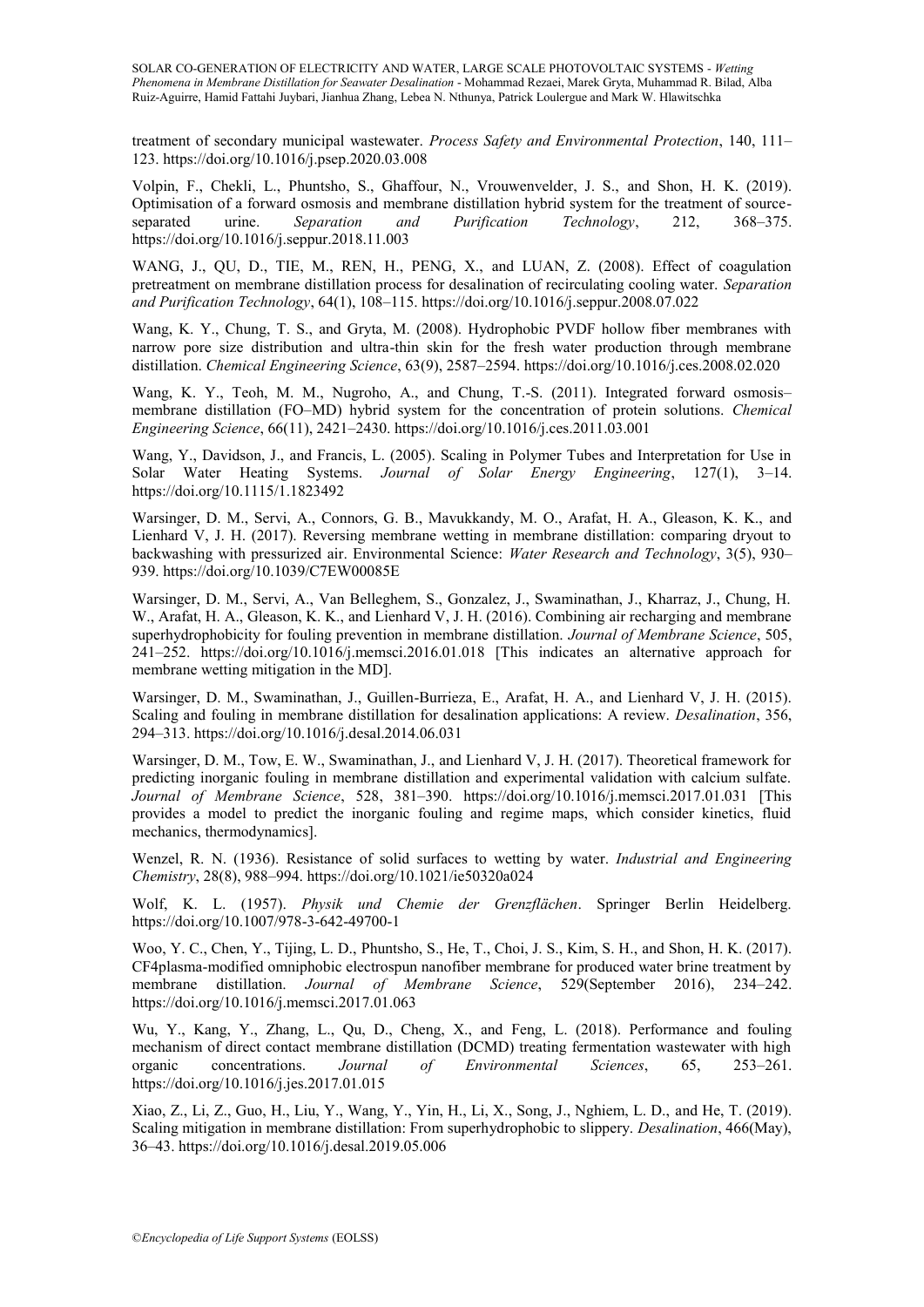Yabu, H., Hirai, Y., Kojima, M., and Shimomura, M. (2009). Simple Fabrication of Honeycomb- and Pincushion-Structured Films Containing Thermoresponsive Polymers and Their Surface Wettability. *Chemistry of Materials*, 21(9), 1787–1789. https://doi.org/10.1021/cm803476m

Yang, H.-C., Xie, Y., Hou, J., Cheetham, A. K., Chen, V., and Darling, S. B. (2018). Janus Membranes:<br>Creating Asymmetry for Energy Efficiency. Advanced Materials, 30(43), 1801495. for Energy Efficiency. *Advanced Materials*, 30(43), 1801495. https://doi.org/10.1002/adma.201801495

Yang, X., Tian, R., Ma, S., and Lv, H. (2012). Study on membrane fouling experiment of stacked {AGMD} module in low temperature. *Advanced Materials Research*, 396–398, 458–462.

Yao, M., Tijing, L. D., Naidu, G., Kim, S.-H., Matsuyama, H., Fane, A. G., and Shon, H. K. (2020). A review of membrane wettability for the treatment of saline water deploying membrane distillation. *Desalination*, 479, 114312. https://doi.org/10.1016/j.desal.2020.114312 [Thsi paper reviewes the MD membrane with special wetability in brine treatment and provides potential solutions to the challenges to these membranes].

Zarebska, A., Amor, Á. C., Ciurkot, K., Karring, H., Thygesen, O., Andersen, T. P., Hägg, M.-B., Christensen, K. V., and Norddahl, B. (2015). Fouling mitigation in membrane distillation processes during ammonia stripping from pig manure. *Journal of Membrane Science*, 484, 119–132. https://doi.org/10.1016/j.memsci.2015.03.010

Zenkiewicz, M. (1989). Bestimmung des Randwinkels bei der Benetzung von durch Koronaentladungen vorbehandelten Polyethylenfolien. *Acta Polymerica*, 40(4), 282–285. https://doi.org/10.1002/actp.1989.010400414

Zhang, Jianhua, Dow, N., Duke, M., Ostarcevic, E., Li, J., and Gray, S. (2010). Identification of material and physical features of membrane distillation membranes for high performance desalination. *Journal of Membrane Science*, 349(1–2), 295–303. https://doi.org/10.1016/j.memsci.2009.11.056 [This paper compares membranes with different structure and identifies the structure and material suitable for MD work].

Zhang, Jianhua, Li, J.-D., Duke, M., Hoang, M., Xie, Z., Groth, A., Tun, C., and Gray, S. (2013). Influence of module design and membrane compressibility on VMD performance. *Journal of Membrane Science*, 442, 31–38. https://doi.org/10.1016/j.memsci.2013.04.028 [This paper studies influence of module design and membrane compressibility on the VMD performance].

Zhang, Jianhua, Li, J., and Gray, S. (2011). Effect of applied pressure on performance of PTFE membrane in DCMD. *Journal of Membrane Science*, 369(1–2), 514–525. [This paper studies the influence of process pressure on ther performance of PTFE membrane].

Zhang, Jianhua, Li, N., Ng, D., Ike, I. A., Xie, Z., and Gray, S. (2019). Depletion of VOC in wastewater by vacuum membrane distillation using a dual-layer membrane: mechanism of mass transfer and selectivity. *Environmental Science: Water Research and Technology*, 5(1), 119–130. [This paper demonstrates the selectivity of a dual-layer membrane to VOC].

Zhang, Jianhua, Xie, Z., Gao, Y., Shi, Z., and Gray, S. (2020). Chapter 8 - Achievements in membrane distillation processes for wastewater and water treatment. In A. Basile and K. Ghasemzadeh (Eds.), Current Trends and Future Developments on (Bio-) *Membranes* (pp. 221–238). Elsevier. https://doi.org/https://doi.org/10.1016/B978-0-12-817378-7.00008-2 [This chapter summarized the progresses have been achieved in membrane distillation area].

Zhang, Jing, Song, Z., Li, B., Wang, Q., and Wang, S. (2013). Fabrication and characterization of superhydrophobic poly (vinylidene fluoride) membrane for direct contact membrane distillation. *Desalination*, 324, 1–9. https://doi.org/10.1016/j.desal.2013.05.018

Zhang, W., Lu, Y., Liu, J., Li, X., Li, B., and Wang, S. (2019). Preparation of re-entrant and anti-fouling PVDF composite membrane with omniphobicity for membrane distillation. *Journal of Membrane Science*, 117563. https://doi.org/10.1016/j.memsci.2019.117563

Zhang, Yan, Shen, F., Cao, W., and Wan, Y. (2020). Hydrophilic/hydrophobic Janus membranes with a dual-function surface coating for rapid and robust membrane distillation desalination. *Desalination*, 491(May), 114561. https://doi.org/10.1016/j.desal.2020.114561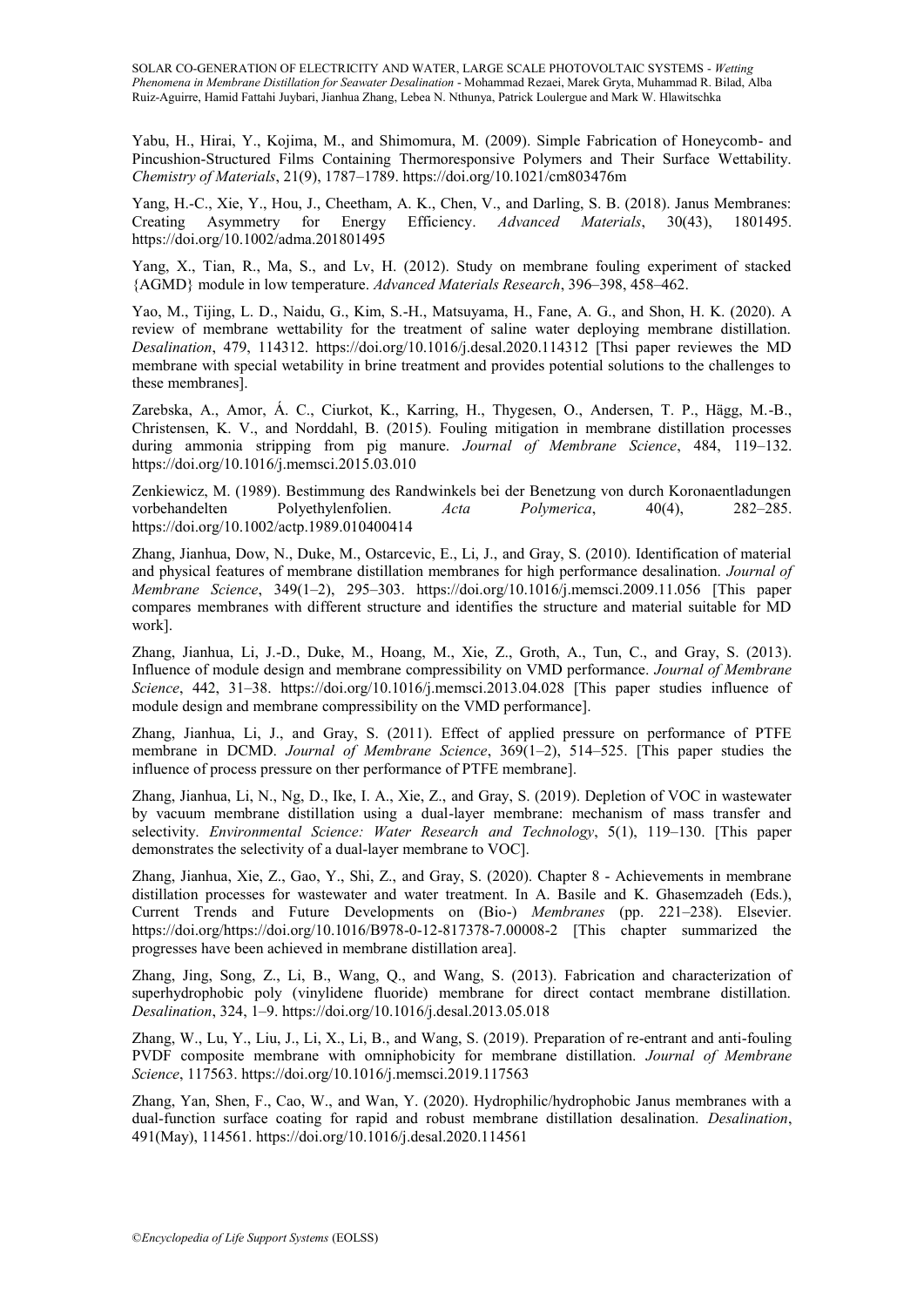Zhang, Yong, Zhao, P., Li, J., Hou, D., Wang, J., and Liu, H. (2016). A hybrid process combining homogeneous catalytic ozonation and membrane distillation for wastewater treatment. *Chemosphere*, 160, 134–140. https://doi.org/10.1016/j.chemosphere.2016.06.070

Zhao, F., Ma, Z., Xiao, K., Xiang, C., Wang, H., Huang, X., and Liang, S. (2018). Hierarchically textured superhydrophobic polyvinylidene fluoride membrane fabricated via nanocasting for enhanced membrane distillation performance. *Desalination*, 443, 228–236. https://doi.org/10.1016/j.desal.2018.06.003

Zhao, X., Lu, X., Liu, Z., Zheng, S., Liu, S., and Zhang, Y. (2019). Gas-liquid interface extraction: An effective pretreatment approach to retard pore channel wetting in hydrophobic membrane application processes. *Journal of Membrane Science*, 574, 174–180. https://doi.org/10.1016/j.memsci.2018.12.068

Zhou, Y., Huang, M., Deng, Q., and Cai, T. (2017). Combination and performance of forward osmosis and membrane distillation (FO-MD) for treatment of high salinity landfill leachate. *Desalination*, 420(June), 99–105. https://doi.org/10.1016/j.desal.2017.06.027

Zhu, Z., Zhong, L., Chen, X., Zhang, W., Zuo, J., Zeng, G., and Wang, W. (2020). Monolithic and selfroughened Janus fibrous membrane with superhydrophilic/omniphobic surface for robust antifouling and antiwetting membrane distillation. *Journal of Membrane Science*, 118499. https://doi.org/10.1016/j.memsci.2020.118499

Zolotarev, P. P., Ugrozov, V. V., Volkina, I. B., and Nikulin, V. M. (1994). Treatment of waste water for removing heavy metals by membrane distillation. *Journal of Hazardous Materials*, 37(1), 77–82. https://doi.org/10.1016/0304-3894(94)85035-6

#### **Biographical Sketches**

**Mohammad Rezaei** received his bachelor's degree in the inorganic chemical engineering in 2007 and a master's degree in process engineering in 2009 from Azad University in Tehran, Iran. In 2010 he was granted a Marie Curie Actions from the European Commission to research "Multi-Scale Computational Modeling of Chemical and Biological Systems" in Austria and Greece. In 2017, he received his Ph.D. in membrane separation technologies from Johannes Kepler University Linz, Austria. He has published several scientific articles, and several of them are associated with the membrane distillation (MD) process. His research activities encompass fundamental studies of membrane process design and applied studies in wetting control in MD. His teaching duties include Chemical Process Engineering and related lab courses. His recent research project involves seawater membrane desalination, energy efficiency for solar evaporation and thermal desalination, and techno-economic analysis of wastewater treatment in iron and steel industries.

**Marek Gryta** received his Diploma in chemical engineering in 1988 from Technical University of Szczecin, Poland, and his Ph.D. in 1995 from this University. At present, he is a Full Professor of chemical technology at West Pomeranian University of Technology in Szczecin, Poland. His main research interests are focused on studying membrane processes applied for water desalination and wastewater treatment. He has published a number of scientific articles (over 300) and about 50 patents in this research area. The majority of them are associated with the membrane distillation process. His teaching duties include the lectures concerning Inorganic Chemistry, Chemical and Environmental Analysis, Separation Processes, and Technical Drawing. He has realized several research projects focusing on applying membrane processes for water treatment in the power plants and industry. His recent research project involves utilizing membrane distillation for the separation of brines contaminated by oil and surfactants. The major problem constitutes the durability of hydrophobic membranes (fouling/scaling and wettability), particularly during the treatment of brines containing various surfaceactive contaminants. In this project, the polypropylene membranes were applied, and their performance will be confirmed by long-term MD studies (over several months).

**Muhammad Roil Bilad** received his Diploma in Chemical Engineering in 2005 from Institut Teknologi Bandung, Indonesia, and his Ph.D. in 2012 from KU Leuven, Belgium. At present, he is a Senior Lecturer of chemical engineering at Universiti Teknologi Petronas, Malaysia. His main research interests are focused on membrane processes and membrane engineering. He has published a number of scientific articles (over 150) and co-invented 3 patents in this research area. The main focuses of his research are on control of membrane fouling and scaling through module design approaches as well as a novel bioprocess involving membrane filtration. His teaching duties include the lectures on Principles of Chemical